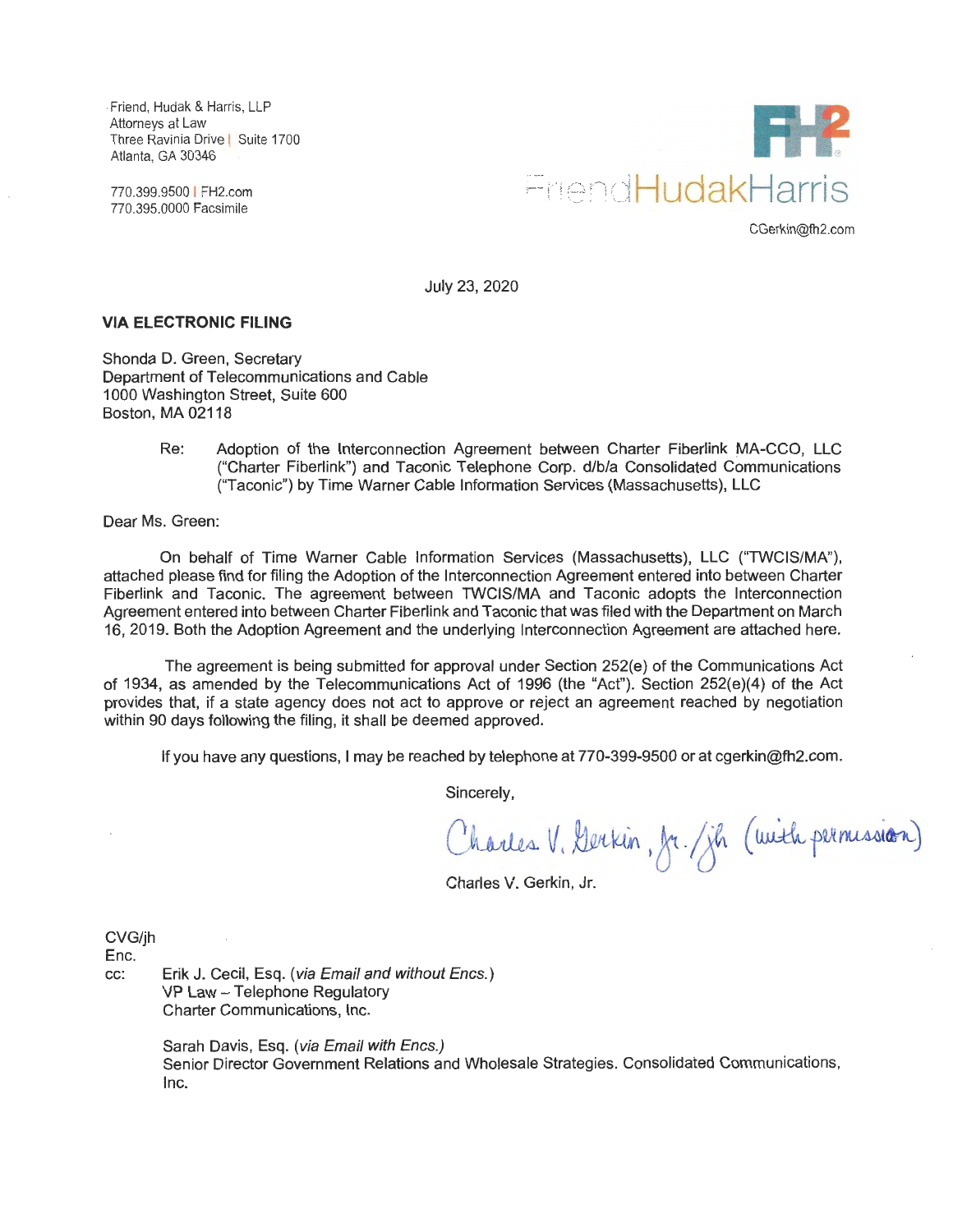

April 8, 2020

Mr. Michael L. Scanlon V.P. Circuit Operations TWCIS(MA) Communications, Inc. 12405 Powerscourt Drive St Louis, Missouri 63131

Re: Request for Adoption Under Section 252(i) of the Communications Act

Dear Mr. Scanlon:

Taconic Telephone Company d/b/a Consolidated Communications ("Taconic"), a New York corporation with an address for notice c/o Consolidated Communications, Inc. at 5 Davis Farm Road, Portland, ME 04103, has received correspondence stating that Time Warner Cable Information Services (Massachusetts), LLC (''TWCIS(MA)"), a Delaware limited liability company with a principal place of business at 12405 Powerscourt Drive, St Louis, Missouri 63131, wishes, pursuant to 252(i) of the Communications Act of 1934, as amended ("Act"), to adopt the terms of the Interconnection Agreement ("Agreement") between Charter Fiberlink MA-CCO, LLC ("Charter Fiberlink") and Taconic approved by the Massachusetts Department of Telecommunications and Cable (the "Department") as an effective agreement within the Commonwealth of Massachusetts, as such agreement exists on the date hereof after giving effect to operation of law (the "Terms"). Consolidated and TWCIS(MA) may also be referred to herein singularly as a "Party" or collectively as the "Parties." The current pricing schedule for Taconic is attached hereto as Exhibit A. Please note the following with respect to TWCIS(MA)'s adoption of the Terms.

- **1.** By TWCIS(MA)'s countersignature on this letter, TWCIS(MA) hereby represents and agrees to the following seven points:
	- a. TWCIS(MA) adopts and agrees to be bound by the Terms and, in accordance with the Terms, agrees that TWCIS(MA) shall be substituted In place of Charter Flberlink in the Terms wherever appropriate.
	- b. For avoidance of doubt, adoption of the Terms does not include adoption of any provision imposing any obligation on Taconic or TWCIS(MA) that no longer applies to Taconic or TWCIS(MA) pursuant to (1) any Order by the Department; (ii) any Order by the Federal Communications Department ("FCC"); or (Iii) that is not otherwise required by 47 U.S.C. §251(c)(3) or by 47 C.F.R. Part 51.
	- c. Notice to TWCIS(MA) and Taconic as may be required or permitted under the Terms shall be provided as follows: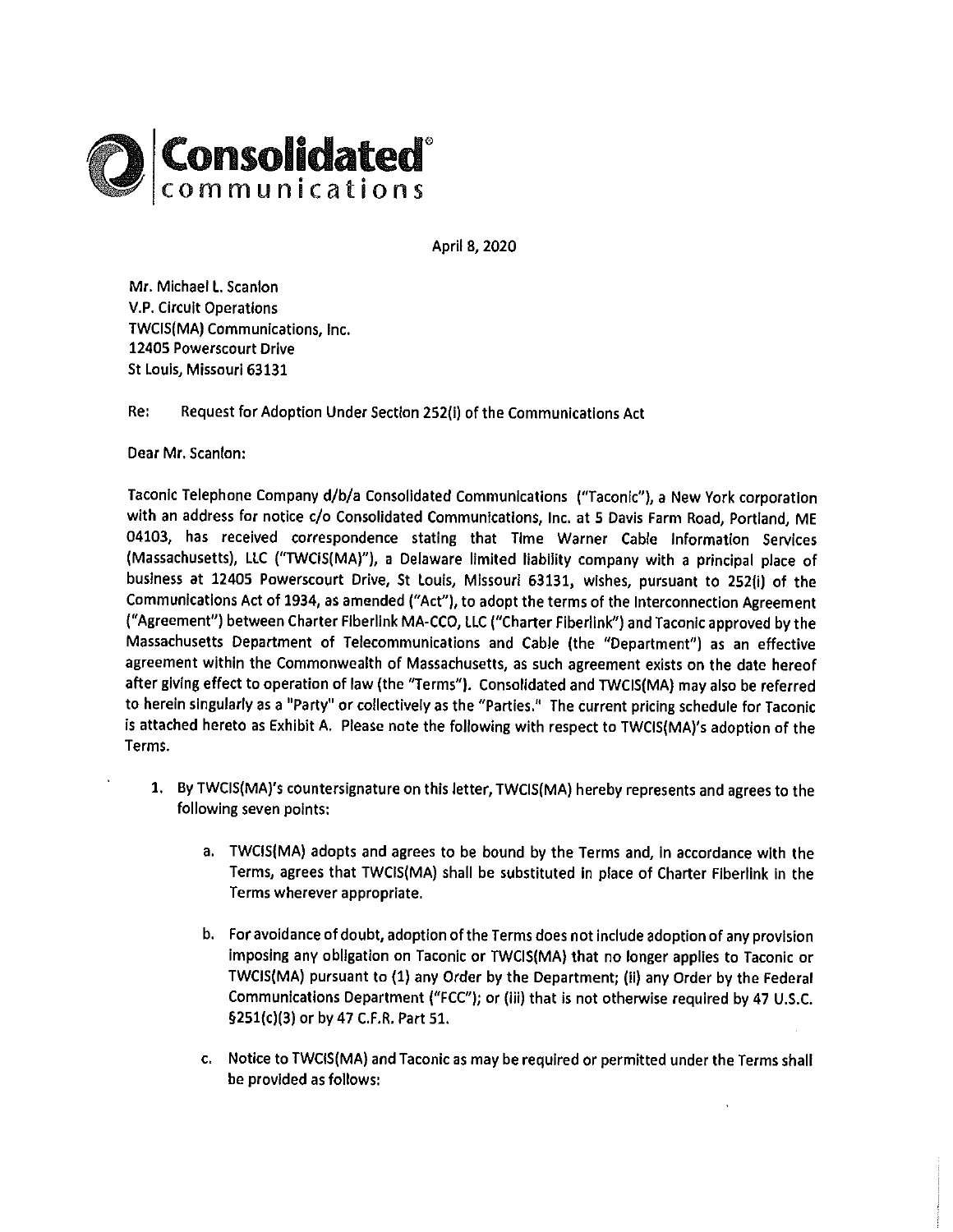| To TWCIS(MA):   | <b>Charter Communications, Inc.</b><br>Attn: Legal Department - Telephone<br><b>12405 Powerscourt Drive</b><br>St Louis, Missouri 63131 |
|-----------------|-----------------------------------------------------------------------------------------------------------------------------------------|
| With copies to: | <b>Charter Communications, Inc.</b><br>Attn: Carrier Relations - Regulatory<br>12405 Powerscourt Drive<br>St Louis, Missouri 63131      |
| and             | Charles A. Hudak, Esq.<br>Friend, Hudak & Harris, LLP<br>3 Ravinia Drive, Suite 1700<br>Atlanta, Georgia 30346                          |
| To Taconic:     | <b>Consolidated Communications</b><br>Attn: Regulatory Department<br>5 Davis Farm Road<br>Portland, ME 04103                            |
| With copy to:   | Consolidated Communications, Inc.<br>Attn: Legal Department<br>350 S. Loop 336 W<br>Conroe, TX 77304                                    |

- **d.** TWCIS{MA) represents and warrants that it is authorized by the Department to provide service in the State of Massachusetts, and that its adoption of the Terms will cover services in the State of Massachusetts only.
- e. The Parties agree that the Terms shall supersede and replace in full any and all prior agreements, written, and oral, between TWCIS(MA) and Taconic for traffic termination and other services addressed in the Terms. Any outstanding payment obligations of the parties that were incurred but not fully paid under any prior agreement between TWCIS(MA) and Taconic constitute payment obligations of the parties under this adoption.
- f. Taconic's pricing schedule (as schedule may be amended from time to time in accordance with the Terms) for traffic termination and other agreements which is attached as Exhibit A hereto, shall apply to TWCIS(MA)'s adoption of the Terms. TWCIS(MA) should note that the aforementioned pricing schedule may contain rates for certain services, the terms of which are not included In the Terms or that are otherwise not part of the adoption, and may Include phrases or wording not identical to those utilized in the Terms. The Inclusion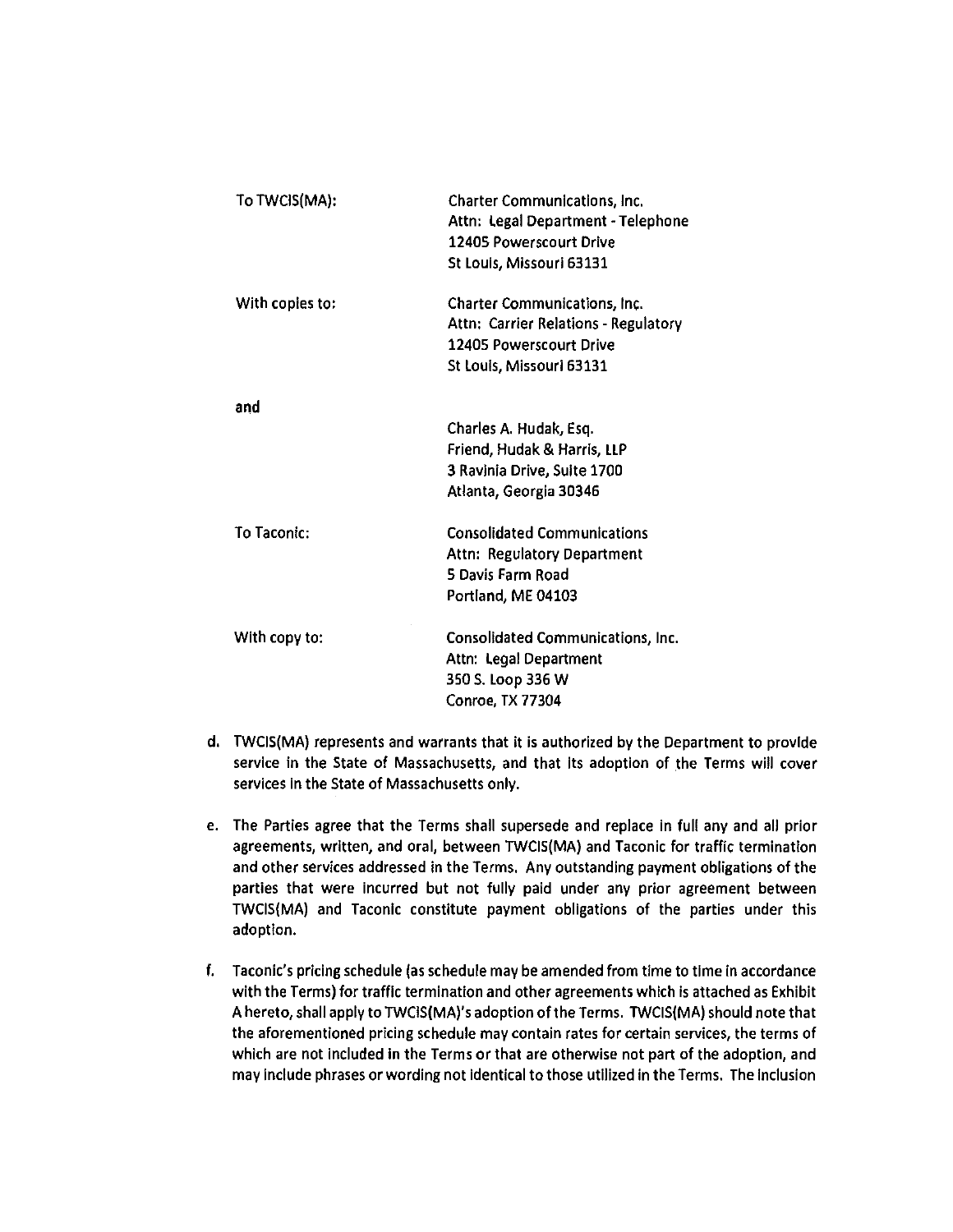of such rates in no way obligates Taconic to provide the subject services that are not included in the Terms or are otherwise not part of the adoption in accordance with Paragraph l(b) above and in no way waives Taconic's rights, and the use of different wording or phrasing in the pricing schedule does not alter the obligations and rights set forth in the Terms or in Paragraph 1(b) above.

- g. The Parties agree that all Local Traffic shall be exchanged between the Parties on a Bill and Keep basis. Under a Bill and Keep compensation arrangement, each Party retains the revenues it receives from its End User customer, and neither Party pays the other Party for transport and termination of the local traffic that is subject to the Bill and Keep arrangement. The specific compensation terms and conditions set forth In this section are limited to the exchange of Local Traffic between the Parties.
- h. TWCIS(MA)'s adoption of the Terms shall become effective on the date the Department approves this agreement. Taconlc shall file this adoption letter with the Department promptly upon receipt of an original of this letter countersigned by TWCIS(MA).
- 2. As the Terms are being adopted by TWCIS(MA) pursuant to§ 252(1) of the Act, Taconlc does not provide the Terms to TWCIS(MA) as either a voluntary or negotiated agreement. The filing and performance by Taconlc of the Terms does not in any way constitute a waiver by Taconic of any position as to the Terms or a portion thereof, nor does it constitute a waiver by Taconic of any rights or remedies It may have to seek review of the Terms, or to seek to review any provisions included in the Terms as a result ofTWCIS(MA)'s adoption of the Terms.
- 3. Nothing herein shall be construed as or is intended to be a concession or admission by Taconic that any provision in the Terms complies with the rights and duties imposed by the Act, the decisions of the FCC and the Department, the decisions of the courts, or other law, and Taconlc expressly reserves its full rights to assert and pursue claims arising from or related to the Terms.
- 4. Taconic reserves the right to denyTWCIS(MA)'s application of the Terms, in whole or in part, upon proving to the Department that:
	- a. The costs of providing the Terms to TWCIS(MA) are greater than the costs of providing them to Charter Fiberlink;
	- b. Provisioning the Terms to TWCIS(MA) is not technically feasible; and/or
	- c. To the extent that Taconic otherwise is not required to make the Terms available to TWCIS(MA) under the law.
- 5. Should TWCIS(MA) try to apply the Terms in a manner that conflicts with Paragraphs 2 through 4 above, Taconlc reserves the right to seek appropriate legal and/or equitable relief.
- 6. In the event that a voluntary or involuntary petition has been or Is In the future filed against TWCIS(MA) under bankruptcy or Insolvency laws, or any law relating to the relief of debtors, readjustment of indebtedness, debtor reorganization or composition or extension of debt (any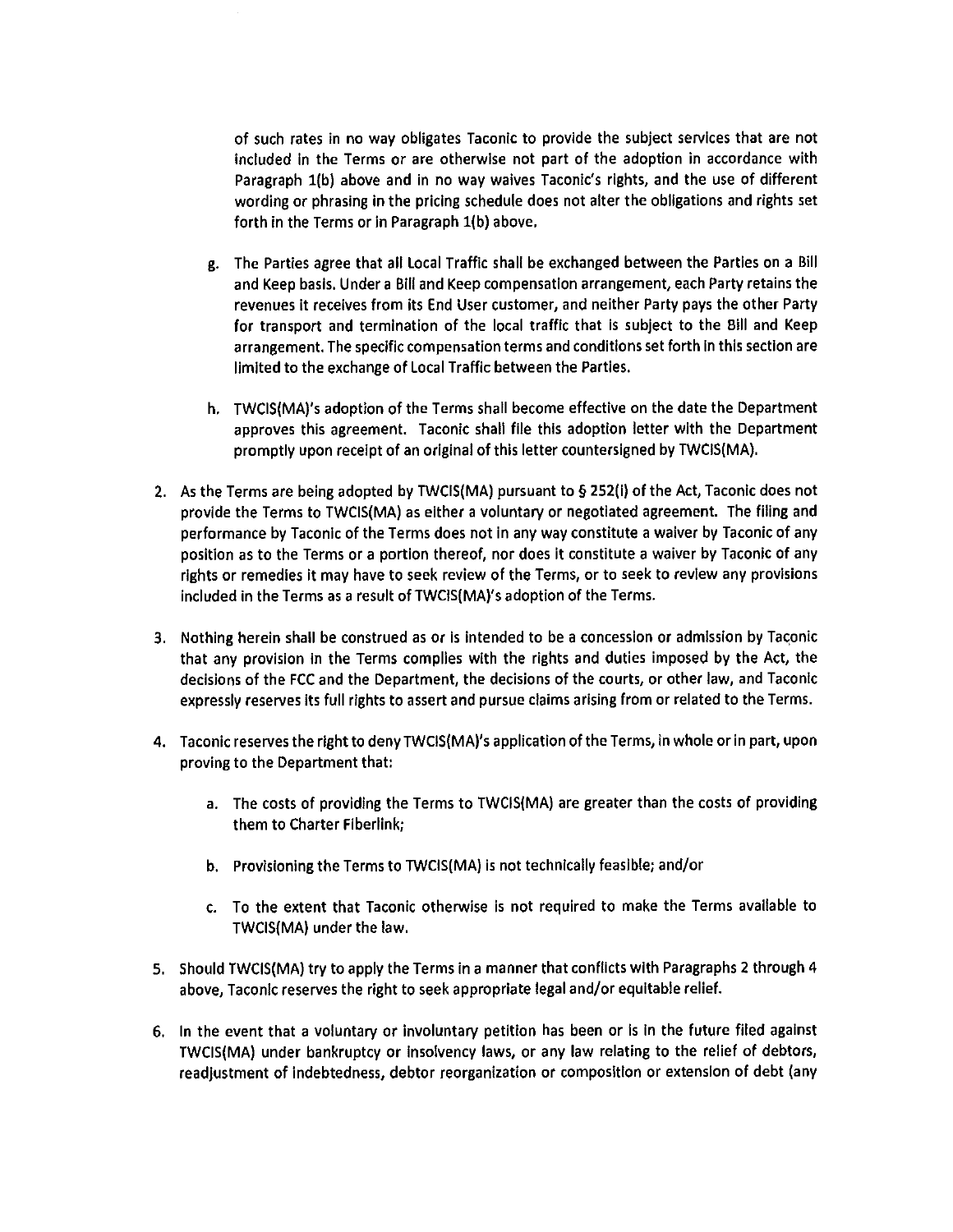such proceeding an "Insolvency Proceeding"), then: (A) all rights of Taconic under such laws including without limitation, all rights of Taconic under 11 U.S.C. § 366, shall be preserved, and TWCIS(MA)'s adoption of the Terms shall In no way impair such rights ofTaconic; and (B) all rights of TWCIS(MA) resulting from TWCIS(MA)'s adoption of the Terms shall be subject to and modified by any Stipulations and Orders entered in the Insolvency Proceeding, Including, without limitation, any Stipulation or Order providing adequate assurance of payment to Taconic pursuant to 11 U.S.C. § 366.

|                      | Taconic Telephone Company d/b/a Consolidated Communications |
|----------------------|-------------------------------------------------------------|
| Bv:                  |                                                             |
| <b>Printed Name:</b> | <b>Sarah Davis</b>                                          |
| Title:               | <b>Senior Director Government Affairs</b>                   |
| Date:                |                                                             |

 $\sim$ 

By signing below, TWCIS(MA) agrees to the adoption of the Agreement as well as all terms and conditions specified In Paragraph 1 of this letter:

Time Warner Cable Information Services (Massachusetts), LLC By Charter Communications, Inc., Its Manager

| By:    |                                 |
|--------|---------------------------------|
|        | Printed Name: Michael L Scanlon |
| Title: | V.P., Circuit Operations        |
| Date:  |                                 |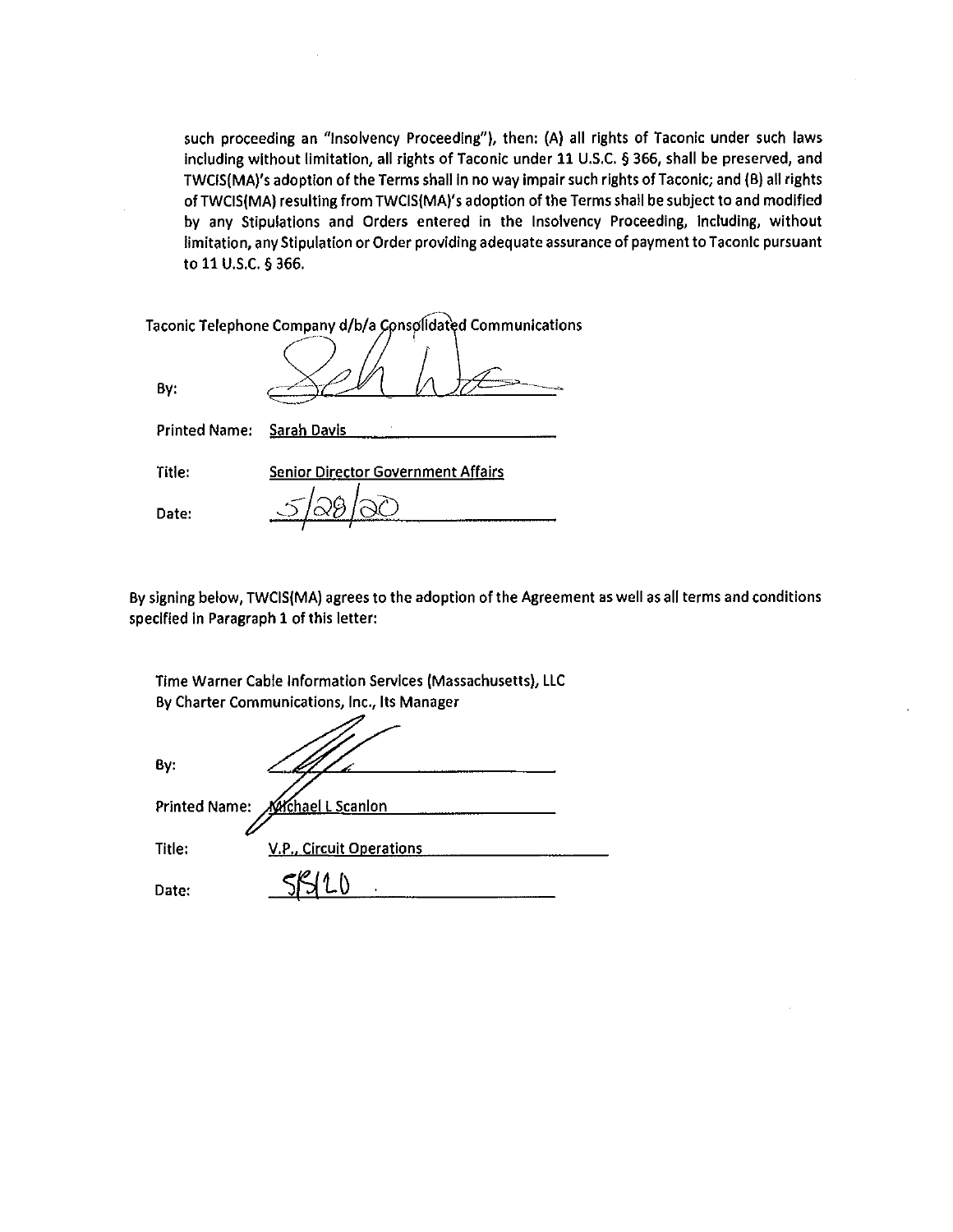# INTERCONNECTION AGREEMENT

By and Between

# CHARTER FIBERLINK MA-CCO, LLC.

And

TACONIC TELEPHONE CORP. D/B/A CONSOLIDATED COMMUNICATIONS

In the

COMMONWEALTH OF MASSACHUSETTS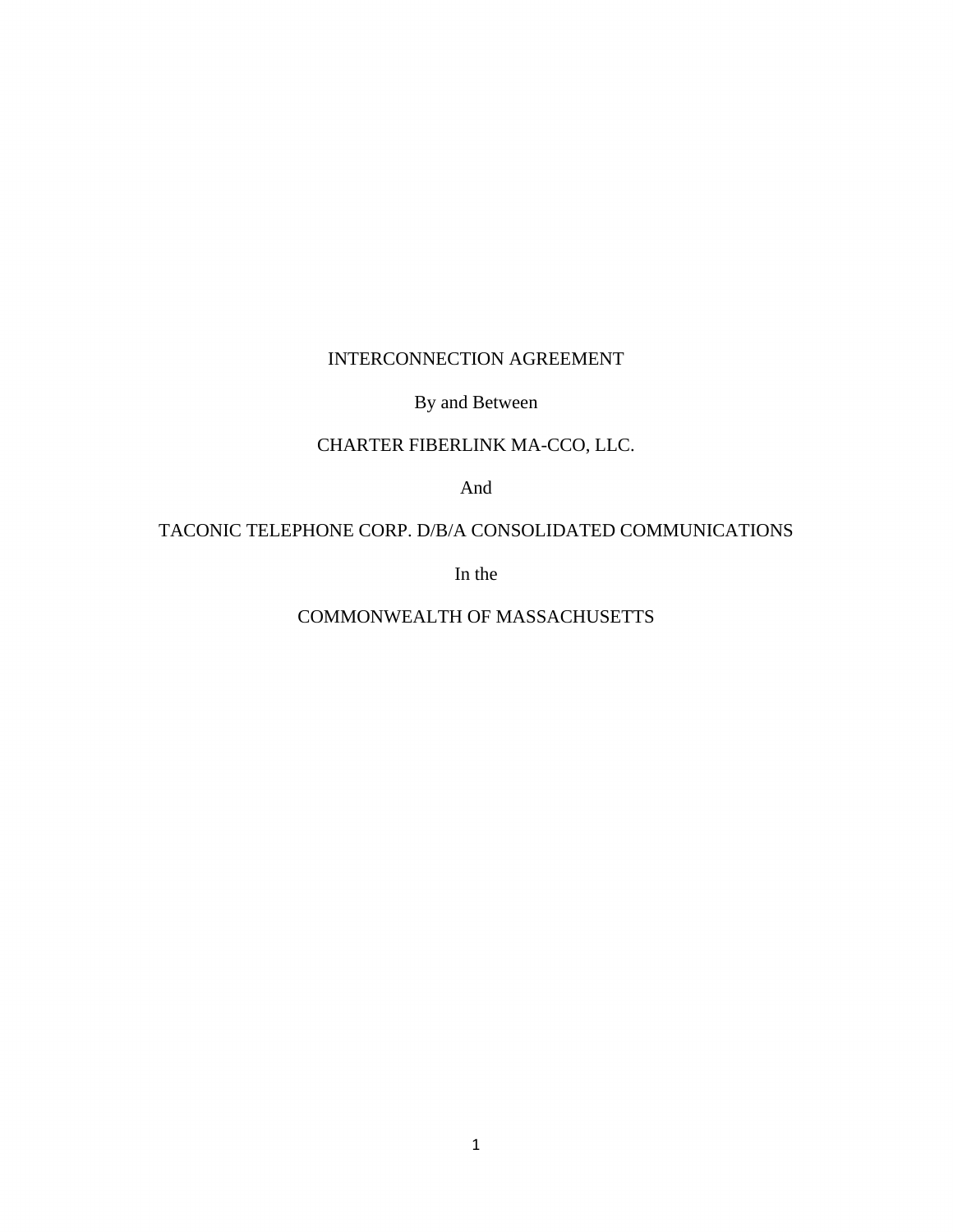# TABLE OF CONTENTS

## Introduction & Recitals

- 1. Scope of Agreement
- 2. Definitions
- 3. Interconnection Arrangements
- 4. Compensation for Local Traffic
- 5. Compensation for Facilities
- 6. Local Number Portability (LNP)
- 7. Traffic Identifiers and Audit
- 8. Physical Interconnection
- 9. Trunk Forecasting
- 10. Network Management
- 11. Office Code Translations
- 12. SS7 Signaling
- 13. Directory Listings and Distribution
- 14. Term of Agreement, Regulatory Approvals and Filing
- 15. Limitation of Liability
- 16. Indemnification
- 17. Force Majeure
- 18. Agency
- 19. Nondisclosure of Proprietary Information
- 20. Notices
- 21. Payments and Due Dates
- 22. Severability
- 23. Assignment
- 24. Entire Agreement
- 25. Multiple Counterparts
- 26. Dispute Resolution
- 27. Governing Law
- 28. Joint Work Product
- 29. Taxes
- 30. Survival
- 31. Publicity
- 32. Miscellaneous
- 33. Termination

911/E911 Attachment Schedule I Pricing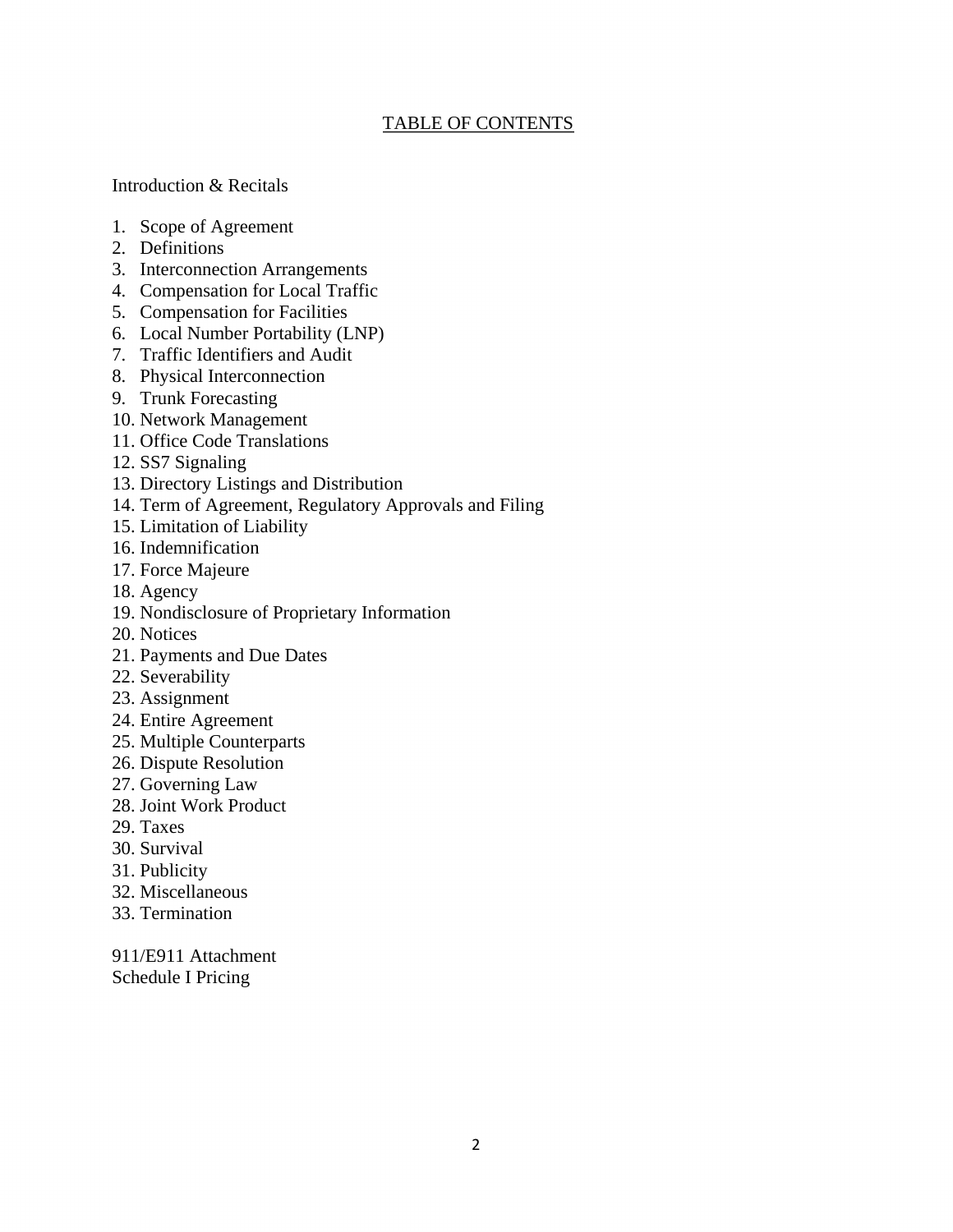This Interconnection Agreement ("Agreement") is made effective by and between Charter Fiberlink MA-CCO, LLC, a limited liability company organized under the laws of the State of Delaware, with offices at 12405 Powerscourt Drive, St. Louis, MO 63131 ("Charter") and Taconic Telephone Corp. d/b/a Consolidated Communications ("Consolidated") a corporation organized under the laws of the State of New York, with offices at 1 Taconic Place, Chatham, NY 12037. Consolidated and Charter may also be referred to herein singularly as a "Party" or collectively as the "Parties."

## RECITALS

WHEREAS, Consolidated is an incumbent local exchange carrier and Charter is a competitive local exchange carrier and both Parties are authorized by the Massachusetts Department of Telecommunications and Cable ("Commission") to provide telecommunications services in the Commonwealth of Massachusetts; and

WHEREAS, Sections 251 and 252 of the Communications Act of 1934 as amended by the Telecommunications Act of 1996 (the "Act") have specific requirements for interconnection, and the Parties intend to comply with these requirements; and

WHEREAS, The Parties desire to interconnect their respective networks to allow either Party to exchange Local Traffic and Tandem Transit Traffic with the other Party; and

WHEREAS the Parties are entering into this Agreement to set forth the respective obligations of the Parties and the terms and conditions under which the Parties will interconnect their networks and provide other services as required by the Act and applicable law; and

WHEREAS, the Parties have arrived at this Agreement through negotiations undertaken pursuant to the Act;

NOW THEREFORE, in consideration of the mutual obligations set forth below, the Parties agree to the following terms and conditions:

- 1. Scope of Agreement
	- 1.1 This Agreement addresses the terms and conditions under which Charter and Consolidated agree to exchange Local Traffic and Tandem Transit Traffic between their respective End Users, at rates as specified in Schedule I, by a direct or indirect connection at the Point of Interconnection (POI) in accordance with this Agreement. All traffic that either Party may deliver to the POI that falls outside of the definition of Local Traffic or Tandem Transit Traffic shall not be subject to the terms and conditions of this Agreement (the "Excluded Traffic") but may be subject to other arrangements and/or tariffs of the Parties which shall govern the intercarrier treatment of such Excluded Traffic. The Parties further agree that they will strictly construe the definition of Local Traffic and will ensure that they each will abide by the additional terms and conditions of Section 8 regarding facilities and traffic addressed under this Agreement.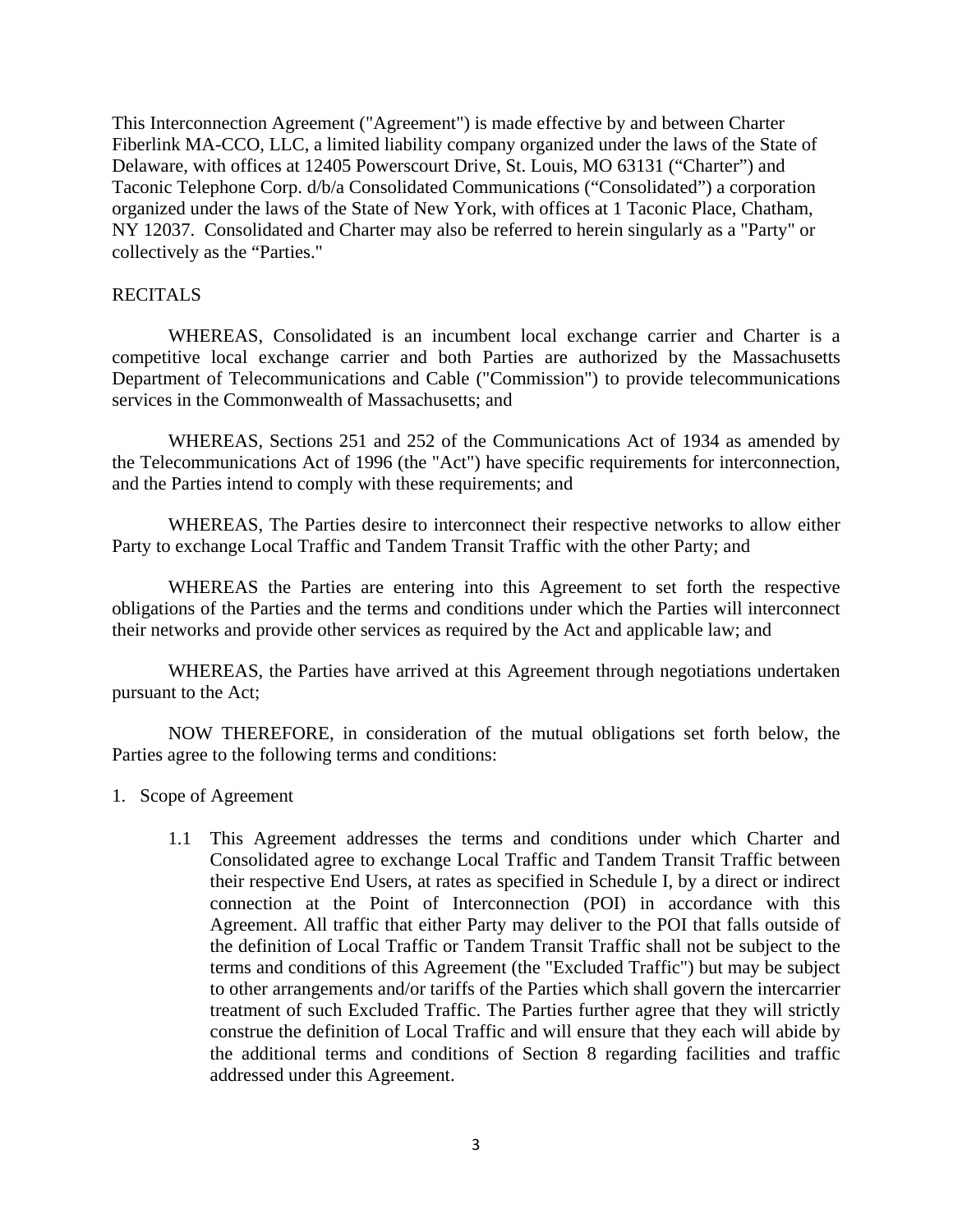- 1.2 All Local Traffic exchanged between the Parties shall be compensated in accordance with Section 4, below. All Tandem Transit Traffic shall be compensated in accordance with Section 9, below.
- 1.3 The Parties agree that to the extent either Party delivers traffic to the POI that falls outside of the definition of Local Traffic and Tandem Transit Traffic such traffic will be subject to the applicable interstate or intrastate access tariffs of the Parties.
- 1.4 Each Party agrees that it will not knowingly provision any of its services in a manner that results in misclassification of traffic for circumvention of applicable switched access charges by the other Party ("Misclassified Traffic") and/or the utilization of the physical connecting arrangements described in this Agreement to permit the delivery to the other Party of Excluded Traffic through the POI. If a Party, through reasonable evaluation of its records, traffic data or other information identifies Misclassified Traffic and/or Excluded Traffic delivered through the POI, the Parties agree to invoke the Dispute Resolution provisions of this Agreement in Section 26.
	- 1.4.1 To the extent the dispute confirms origination or termination of Misclassified Traffic or Excluded Traffic by a Party, such Party agrees to take all reasonable steps to terminate and/or reroute any service to one of its End Users that otherwise enables that End User or any entity to send Misclassified Traffic or to utilize the POI for the delivery or receipt of Excluded Traffic through the POI.
	- 1.4.2 The Party that is allowing Misclassified Traffic to be exchanged or the POI to be used for the delivery of Excluded Traffic shall pay either terminating or originating access charges for all such traffic so identified based on the directionality of the traffic and pursuant to the applicable tariff of the other Party.
	- 1.4.3 Following the resolution of a dispute involving Misclassified Traffic, if it is confirmed that a Party continues to deliver the same Misclassified Traffic, that was subject to the dispute, to the other Party which constitutes more than two percent (2%) of the total traffic originated by such Party during any consecutive three (3)-month period, such Party shall be in Default of this Agreement, subject to Section 3 of the General Terms and Conditions of this Agreement. To the extent that the Parties have invoked the Dispute Resolution procedures to determine the proper treatment or quantity of the Misclassified Traffic, a Default shall not occur while such dispute is pending. Each Party shall make a good faith effort to resolve any such pending dispute within a reasonable time period.
- 1.5 The Parties enter into this Agreement without prejudice to any positions they have taken previously, or may take in the future in any legislative, regulatory, judicial or other public forum addressing any matters, including matters related specifically to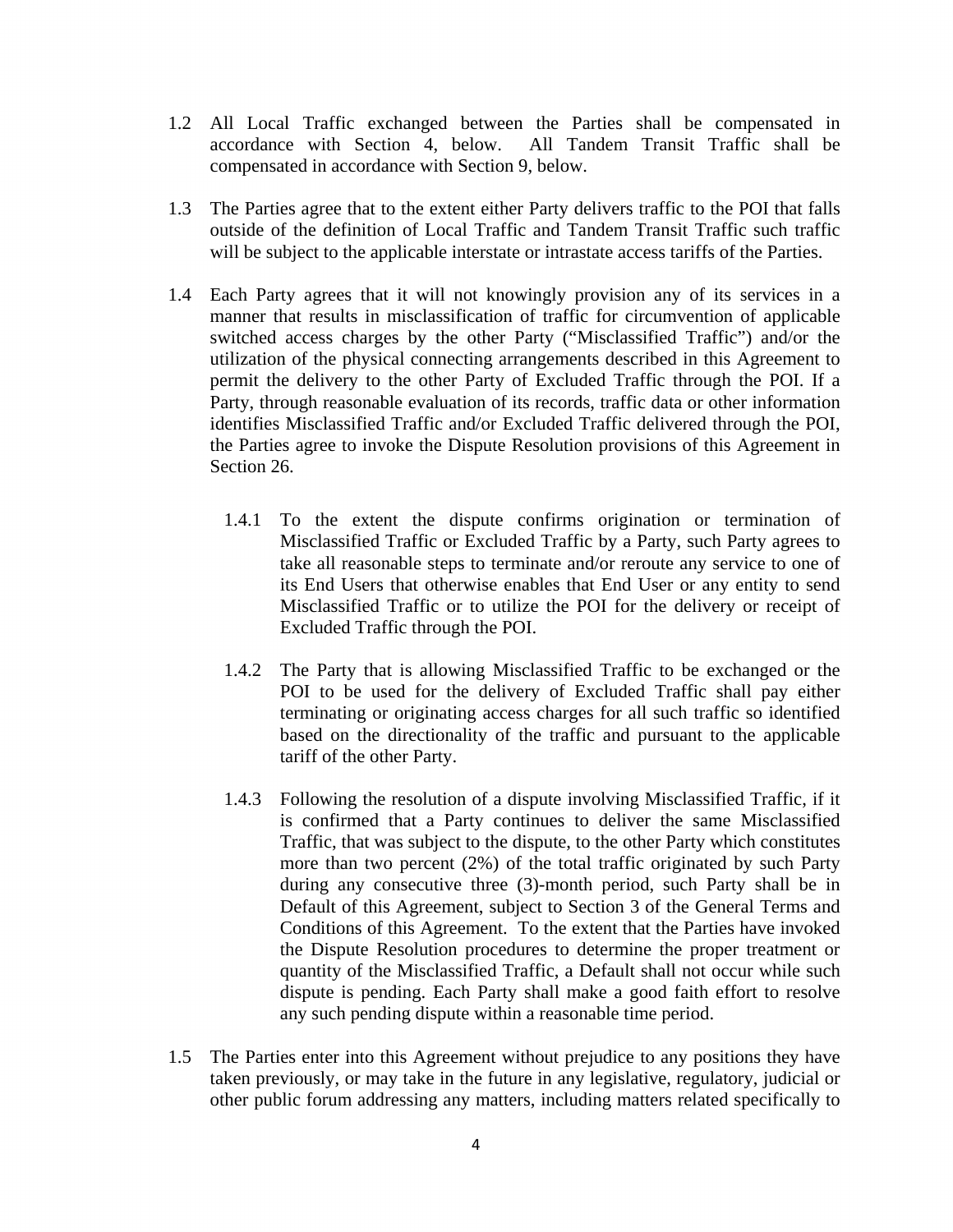this Agreement, or other types of arrangements prescribed in this Agreement; provided, however, that this agreement shall remain binding on the Parties.

- 1.6 All references to Sections and Schedules are deemed to be references to the Sections of and the Schedules to this Agreement unless the context otherwise requires. Unless the context shall otherwise require, any reference to any agreement, other instrument (including offerings, guides or practices of either Party or other third party), statute, regulation, rule or tariff is to such agreement, instrument, statute, regulation, or rule or tariff as amended and supplemented from time to time (and, in the case of a statute, regulation, rule or tariff, to any successor provision).
- 1.7 Each Party shall comply with all federal, state, and local statutes, regulations, rules, ordinances, judicial decisions, and administrative rulings applicable to its performance under this Agreement. Each Party shall promptly notify the other Party in writing of any governmental action that suspends, cancels, withdraws, limits, or otherwise materially affects its ability to perform its obligations hereunder.
- 2. Definitions

Except as otherwise specified herein, the following definitions will apply to all sections contained in this Agreement. Additional definitions that are specific to the matters covered in a particular section may appear in that section. Any term used in this Agreement that is not specifically defined shall have the meaning ascribed to such term in the Act. If no specific meaning exists for a specific term used in this Agreement, then normal usage in the telecommunications industry shall apply.

- 2.1 "Act," as used in this Agreement, means the Communications Act of 1934 (47 U.S.C. Section 151 et seq.), as amended by the Telecommunications Act of 1996, and as from time to time interpreted in the duly authorized rules and regulations of the Federal Communications Commission ("FCC").
- 2.2 "Commission" means the Massachusetts Department of Telecommunications and Cable.
- 2.3 "Customer," "End User" or "End User Customer" means the residence or business subscriber that is the ultimate user of retail telephone services provided directly or indirectly to such subscriber by either of the Parties.
- 2.4 "DS1" is a digital signal transmission rate of 1.544 Megabits per second ("Mbps").
- 2.5 "DS3" is a digital signal transmission rate of 44.736 Mbps.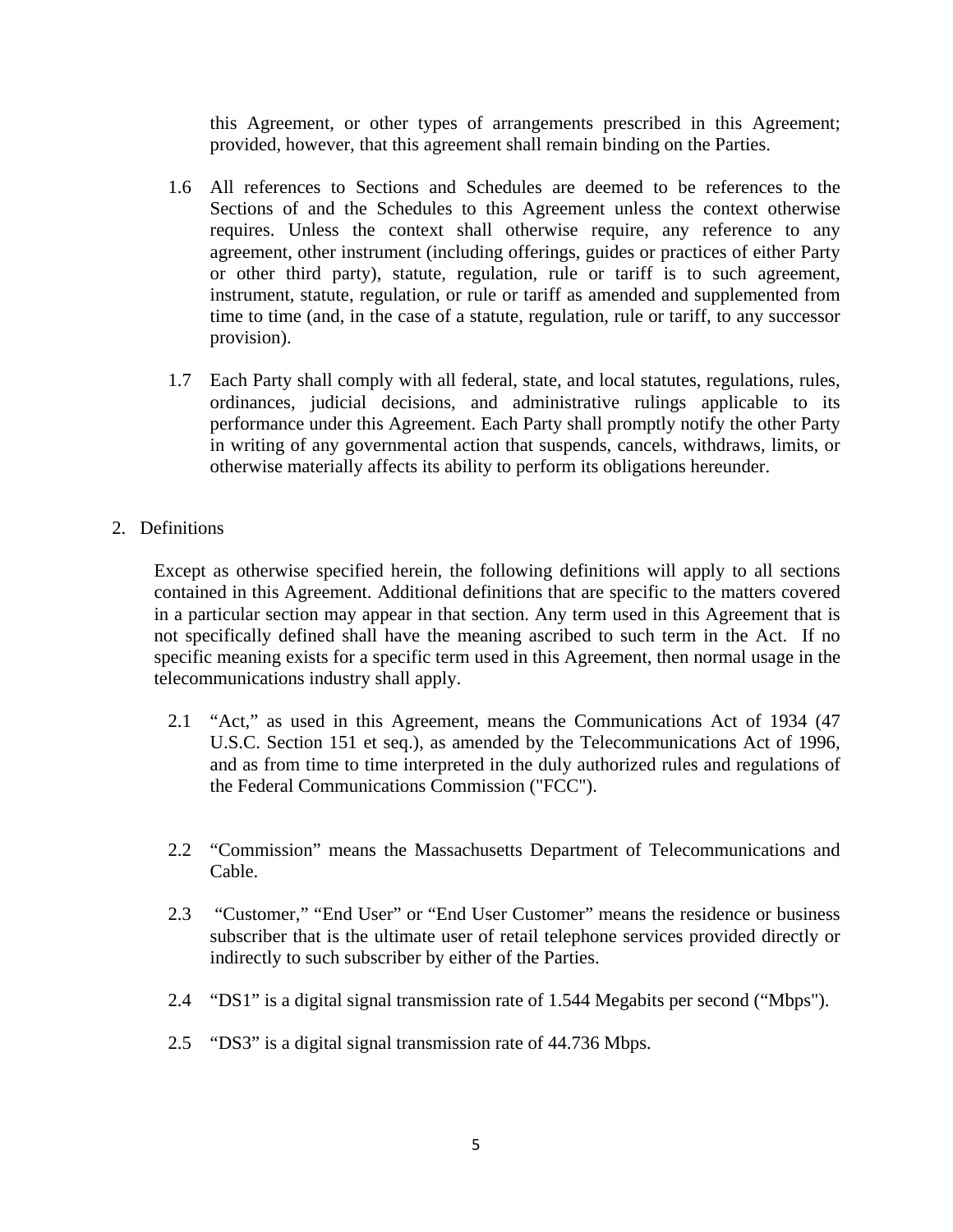- 2.6 "ISP-Bound Traffic" for the purposes of this Agreement, is defined as traffic that is transmitted to an Internet Service Provider ("ISP") consistent with the ISP Remand Order (FCC 01-131), 16 FCC Rcd. 9151 (2001).
- 2.7 "Interconnection" means the indirect or direct physical linking of two networks for the mutual exchange of traffic.
- 2.8 "Intra-LATA Toll Traffic" is as defined in the Act.
- 2.9 "Local Access and Transport Area" ("'LATA") has the same meaning as that contained in the Act.
- 2.10 "Local Exchange Carrier" or "LEC" has the same meaning as that contained in the Act.
- 2.11 "Local Exchange Service" means any form of switched telecommunications provided within a defined geographic area known as the local calling area.
- 2.12 "Local Number Portability" means the ability of End Users to retain, at the same location, existing telephone numbers without impairment of quality, reliability, or convenience when switching from one service provider to another.
- 2.13 "Local Traffic" means calls that are exchanged by the Parties between telephone numbers assigned to the Parties End Users in Rate Centers located within Consolidated's local calling area as defined by Consolidated's general subscriber tariff, general subscriber price list, or like mechanism, including mandatory Extended Area Service ("EAS") Rate Centers.
- 2.14 "NPA-NXX" means the first six digits of a ten-digit telephone number, which denote a consecutive 10,000 number block within the North American Numbering Plan. As used in the Agreement, the term refers exclusively to geographic NPAs associated with Rate Center areas and excludes Service Access Codes, unless otherwise specifically noted.
- 2.15 "Point of Interconnection" or "POI" means the physical location(s) at which the Parties' networks meet for the purpose of exchanging Local Traffic
- 2.16 "Rate Center" means the geographic area which is associated with one or more particular NPA-NXX codes which have been assigned to a service provider.
- 2.17 "Signaling System 7" or "SS7", the common channel out-of-band signaling protocol developed by the Consultative Committee for International Telephone and Telegraph (CCITT) and the American National Standards Institute (ANSI).
- 2.18 "Virtual NXX (VNXX)" is the assignment to an End User by a Party of a telephone number (NPA-NXX-XXXX) having an NXX Code associated with a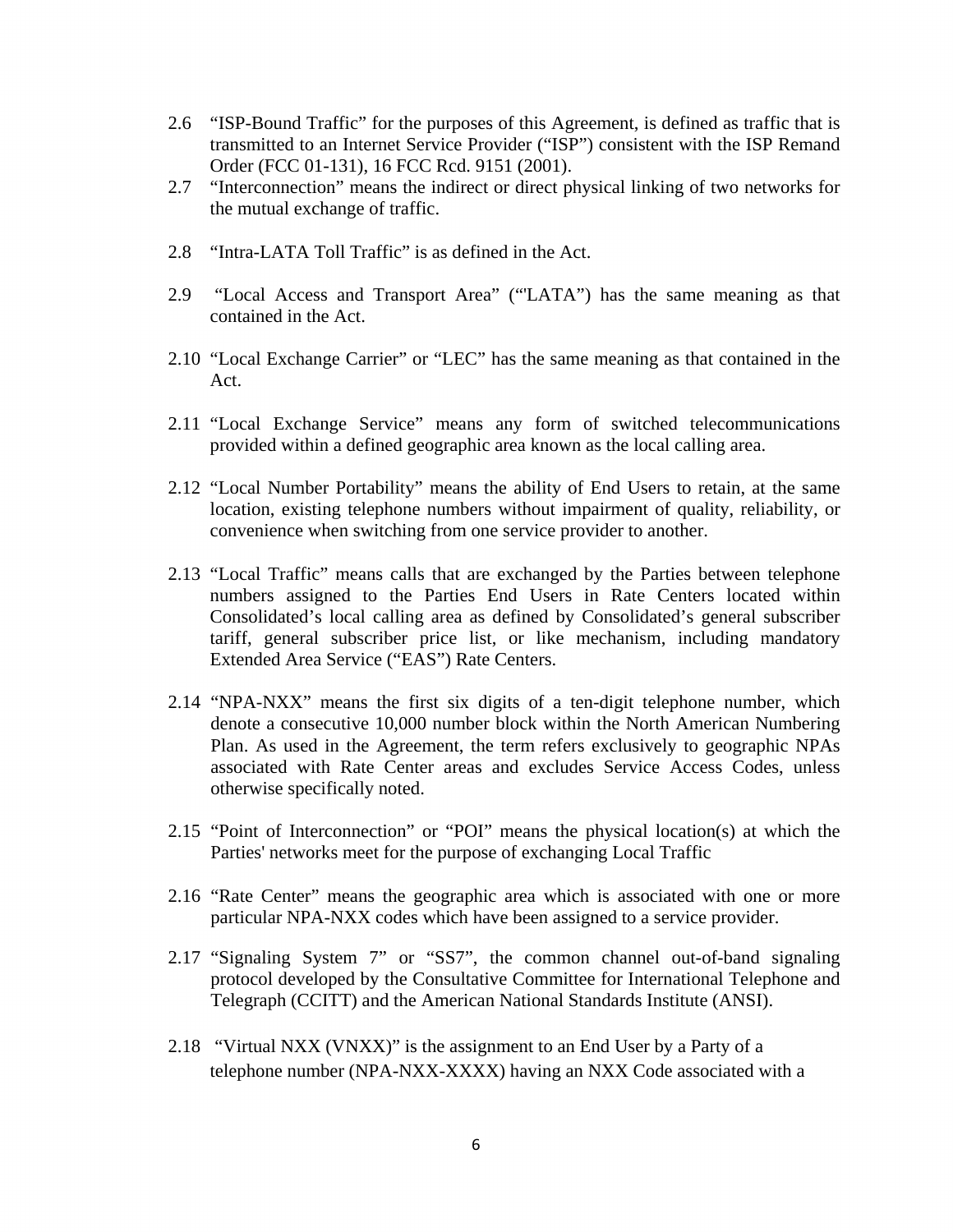Rate Center (as set forth in the LERG) that is not within the same Local Calling Area as the geographic location of the End User's premises.

# 3. Interconnection Arrangements

- 3.1 Where the Parties directly interconnect, each Party shall be responsible for the cost and any requirements associated with the establishment, including but not limited to if applicable, ordering processes and access service request processes of providing trunks to the POI for the exchange of Local Traffic and Tandem Transit Traffic. The POI must be at or within Consolidated's exchange area boundary. Each Party will be solely responsible for the costs and operation of its portion of the construction of facilities to the POI. Charter is solely responsible for the costs and operation of its facilities and trunks that carry its customers' originating 911/E911 traffic.
- 3.2 The Parties acknowledge that Charter may lease direct interconnection facilities from Consolidated or a third party provider, or, construct its own facilities in order to achieve connection at the POI. Where a Party arranged for the leasing or construction by a third party of the facilities it requires to the POI, that Party shall ensure and be responsible for the activities of that third party including, but not limited to, the necessary coordination of that third party's activities with the other Party.
- 3.3 Indirect interconnection. Where a Consolidated end office subtends a non-Consolidated tandem and the Parties anticipate traffic exchanged between the Parties will be at a level that is de minimis, the Parties agree to indirectly interconnect through the use of a third party's transit service. Charter is responsible to enter into and pay for transiting arrangements with the third party providing the transit services for Local Traffic between the Parties originated by it or its End Users from within Consolidated's local calling area. Consolidated is responsible to enter into and pay for transiting arrangements with the third party providing the transit services for Local Traffic between the Parties originated by it or its subscribers from within its local calling area. At such time as the monthly two-way aggregate traffic exceeds the equivalent of a DS1 volume of traffic based on a six month rolling average ("Direct Connection Threshold"), a direct connection will be established pursuant to 3.4; provided however, if the Parties mutually agree that direct interconnection is undesirable, then the Parties shall continue to exchange traffic indirectly. Notwithstanding the foregoing, after the Direct Connection Threshold is satisfied, if either Party desires direct interconnection, then direct interconnection shall be mandatory.
- 3.4 The Parties will interconnect their networks for the exchange of traffic at the rates contained in Schedule I hereto and incorporated by reference. A new POI can be established, or the existing POI moved, only with the consent of both Parties; provided, however, that where one Party requests that the POI be moved, the Party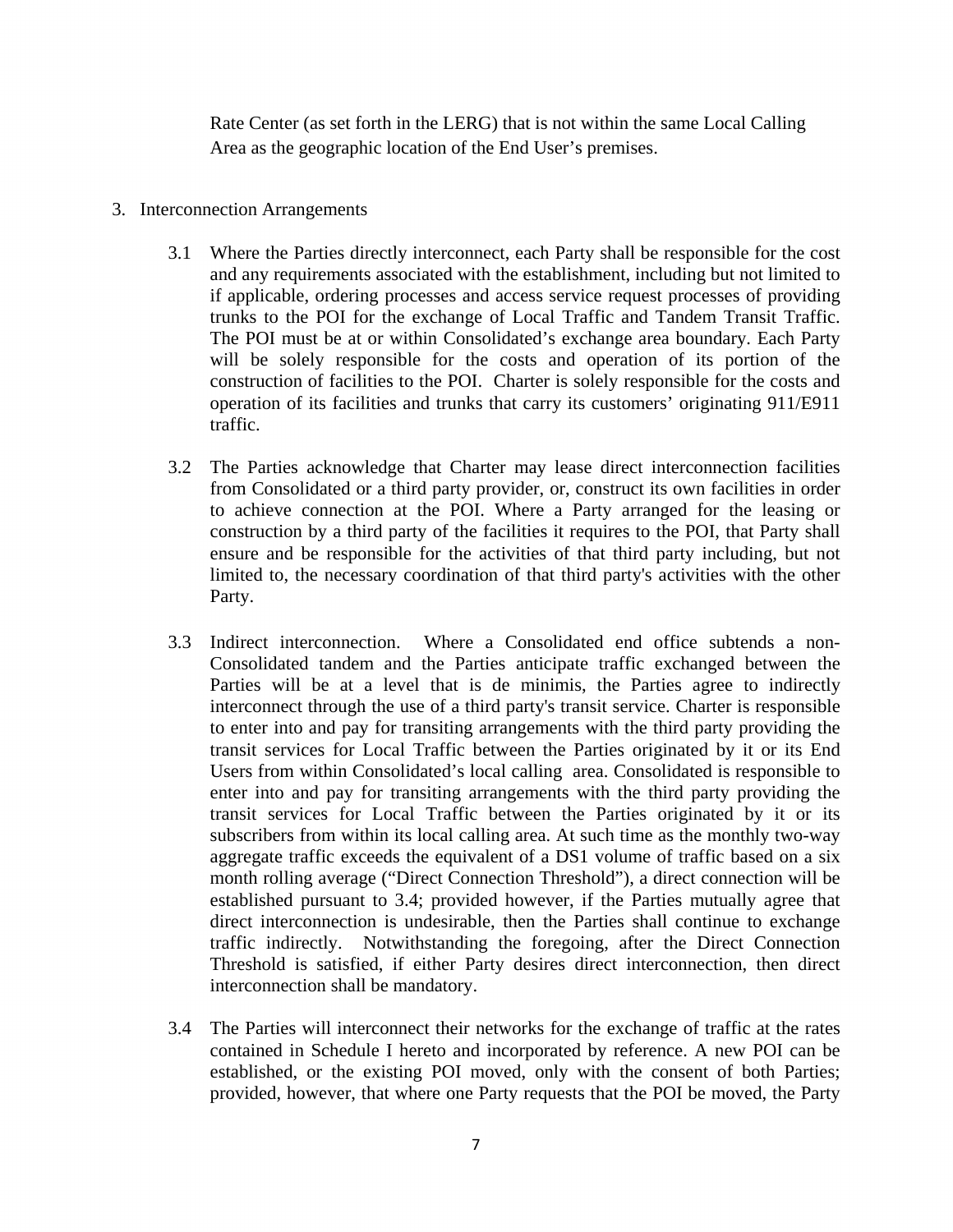requesting such move may be required to pay the costs of the other Party associated with the move.

- 3.5 The Parties will use the direct interconnection trunk group(s) established at the POI to route Local Traffic and Tandem Transit Traffic to one another, pursuant to the terms and conditions of this Section 3 of the Agreement.
- 3.6 This Agreement is applicable only for the exchange of Local Traffic and Tandem Transit Traffic. Both Parties agree to deliver only traffic within the scope of this Agreement.
- 3.7 Each Party warrants and represents that it will not provision any of its services or exchange any traffic hereunder in a manner that permits the unlawful avoidance of the application of intrastate or interstate access charges by any other Party including, but not limited to, third party carriers, aggregators, resellers, and the Commission-defined unlawful resale or bridging of Local Traffic. Each Party also agrees to take all reasonable steps to terminate any service to one of its users that permits that user to unlawfully avoid the application of access charges by the other Party.
- 3.8 For the purpose of intercarrier compensation, the Parties will adopt the local calling areas that are identical to those used by Consolidated as defined by the Commission for the Local Traffic exchanged pursuant to this Agreement. When securing numbering resources, the Parties will assign whole NXX Codes to each Rate Center, or where, applicable, thousand number blocks within a NXX Code assigned to that Rate Center. The Parties agree to transmit CPN and/or Automatic Number Identification ("ANI") on at least ninety-five percent (95%) of all traffic delivered to the POI. Where CPN and/or ANI is not provided on 95% or more of all traffic delivered to the POI, the Parties agree that the Party receiving such traffic shall assess, and the delivering Party shall pay to the receiving Party, the applicable intrastate terminating access charges on that portion of traffic without CPN and/or ANI. Both Parties agree that they will engineer their respective networks and design their respective systems to deliver traffic in compliance with this Section 3.
- 3.9 This Agreement does not obligate either Party to provide any arrangements or services not specifically provided for herein. This Agreement has no effect on the definition of End User services that either Party offers to its End User customers, the services either Party chooses to offer to its respective End User customers, the rate levels or rate structures that either Party charges its End Users for services.
- 3.10 Each Party is solely responsible for 911/E911 traffic originated by its End Users. The Parties acknowledge and affirm that calls to 911/E911 services shall NOT be routed over the interconnection trunk group(s). To the extent that a Party incorrectly routes such traffic over such arrangements, that Party shall fully indemnify and hold-harmless the other Party for any claims, including claims of third parties, related to such calls.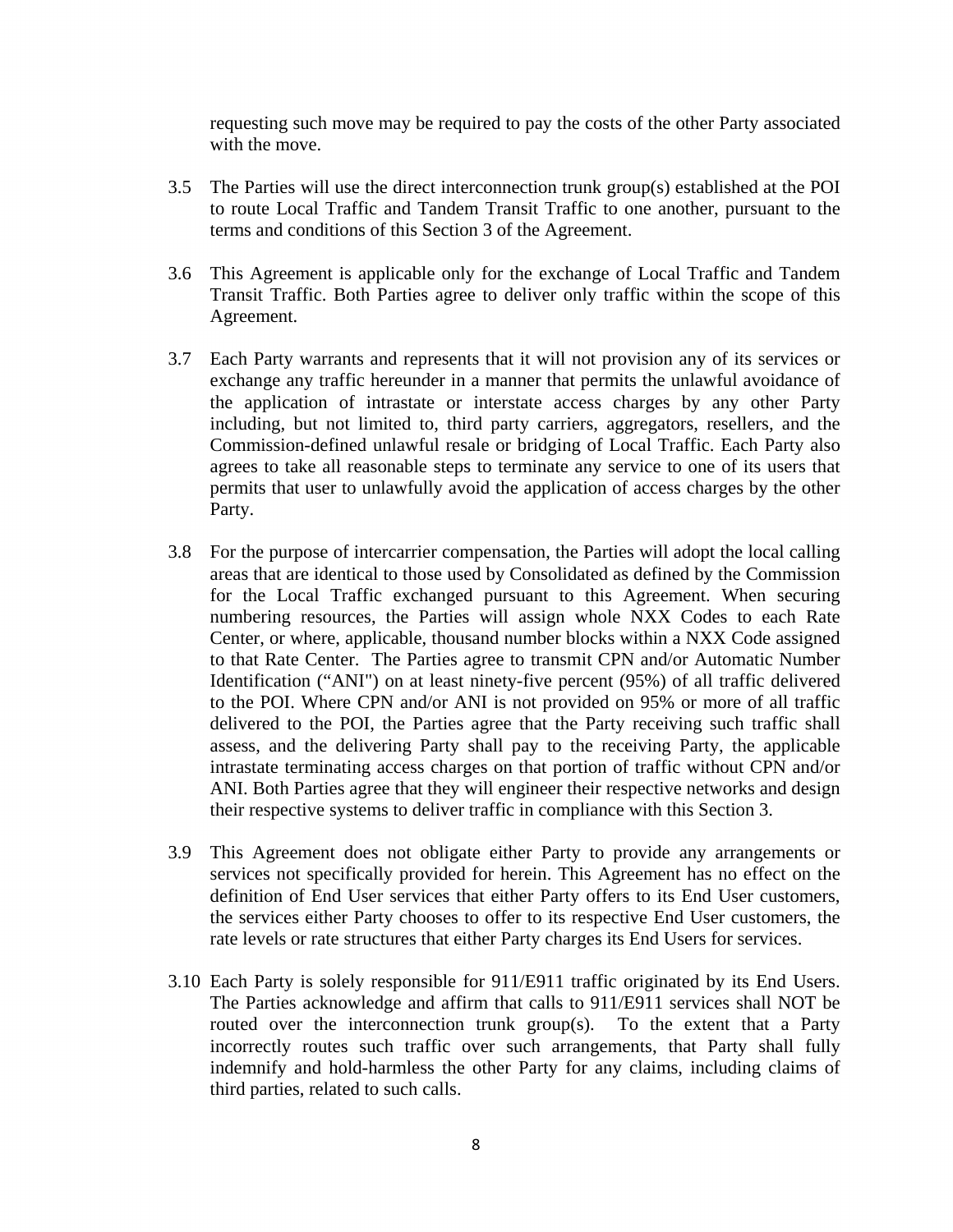- 3.11 Each Party shall solely be responsible for its Communications Assistance for Law Enforcement Act ("CALEA") enforcement-related activity.
- 4. Compensation for Local Traffic
	- 4.1 All Local Traffic shall be exchanged between the Parties on a Bill and Keep basis. Under a Bill and Keep compensation arrangement, each Party retains the revenues it receives from its End User customer, and neither Party pays the other Party for transport and termination of the local traffic that is subject to the Bill and Keep arrangement. The specific compensation terms and conditions set forth in this Section 4.1 are limited to the exchange of Local Traffic between the Parties.
	- 4.2 Neither Party shall provide the other VNXX traffic.
- 5. Compensation for Leased Facilities

Should Charter lease facilities from Consolidated in order to achieve connection at the POI, as specified in Section 3.2 above, Charter shall purchase such facilities out of the applicable Consolidated tariff or published price list.

- 6. Local Number Portability (LNP)
	- 6.1 The Parties shall exchange trading partner profile information and LNP business rules.
	- 6.2 Each Party shall inform the other Party of any system updates that may affect the other Party's network and each Party shall, at the other Party's reasonable request and to the extent practical, perform tests to validate the operation of the network.
	- 6.3 LNP shall only be provided in accordance with FCC orders, rules and regulations, and North American Numbering Council (NANC) guidelines and recommendations accepted by the FCC. The term service provider portability has the meaning set forth in 47 CFR 52.21. Location portability, as defined in 47 CFR 52.21, will not be provided by the Parties unless otherwise so ordered by the FCC. The Parties shall work cooperatively to implement any FCC ordered location portability in the timeline outlined in such order. If a Party acts as a Numbering Partner and ports on the behalf of another provider that Party is fully responsible for compliance with porting rules as defined in this Section 6. If either Party's operations and network procedures conflict with the FCC's rules and orders, the FCC's rules and orders will prevail.
	- 6.4 Each Party agrees to provide Customer Service Records (CSR) to the other Party upon request and at no charge.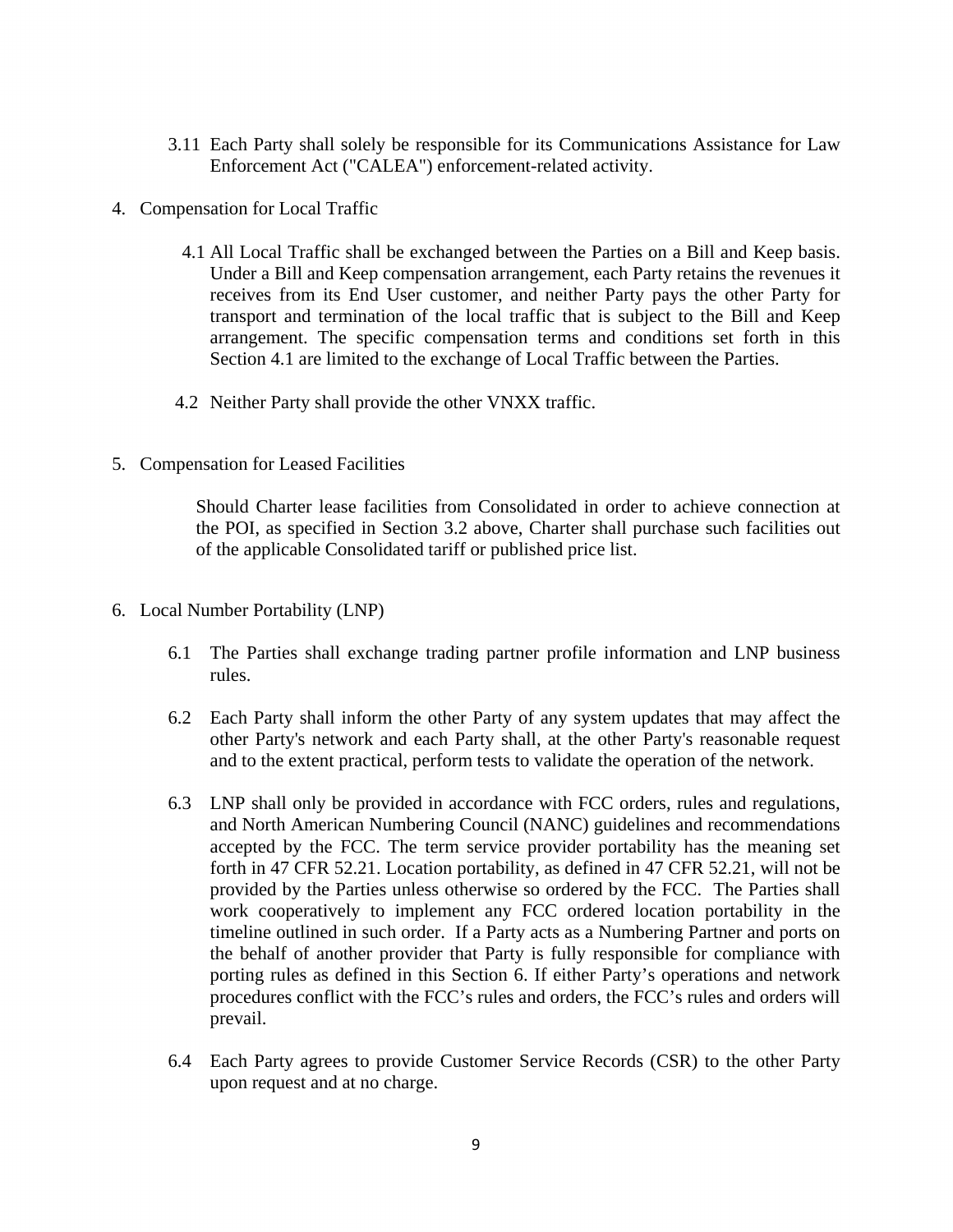- 6.5 Each Party shall coordinate LNP activities with the Number Portability Administration Center ("NPAC") as required.
- 6.6 When a ported telephone number becomes vacant, e.g., the telephone number is no longer in service by the original End User, the ported telephone number will snapback to the NXX code holder, or if thousand block pooling is being used in the rate center, the thousand block holder.
- 6.7 The Parties agree that traffic will be routed via a Local Routing Number ("LRN") assigned in accordance with industry guidelines and the originating Party shall perform the N-1 query.
- 6.8 Letter of Authorization (LOA). Each Party is responsible for obtaining an LOA from each End User that requests LNP from one Party to the other Party. Both Parties agree to adhere to the applicable federal and/or state requirements regarding LOAs and preferred carrier freezes.
- 6.9 Combined LNP Requests. Each Party will accept LNP requests from the other Party for one End User that includes multiple requests for LNP only where the End User will retain each of the telephone numbers identified in the LNP request.
- 6.10 Expedited Order Charge. Expedited order requests will be accepted where reasonable and practical and will be assessed an expedited order charge. The expedited order charge is as agreed to in Schedule I.
- 6.11 LNP Request Date Modifications/End User Not Ready. Either Party may request a change in due date prior to the originally scheduled due date without additional charges if the new LNP date is requested during normal business hours and no additional or alternate workforce is needed to complete the modification.
- 6.12 If an "LNP Date Modifications/End User Not Ready" request is made outside (i) normal business hours (if available) or (ii) is made within normal business hours and requires additional internal or outside work force, the Requesting Party (i.e. the Porting Party or the New Service Provider) will be assessed an Expedited Order Charge/LNP Date Modification as found in Schedule I.
- 7. Traffic Identifiers and Audits
	- 7.1 Each Party shall keep six (6) months of usage records for the traffic delivered by it to the POI. Either Party may request an audit of usage data on not less than fortyfive (45) days' written notice; provided however, such request may be made only once in a twelve month period. Any such audit shall be accomplished during normal business hours at the office of the Party being audited. Audits may be performed by a qualified independent auditor or consultant paid for by the Party requesting the audit.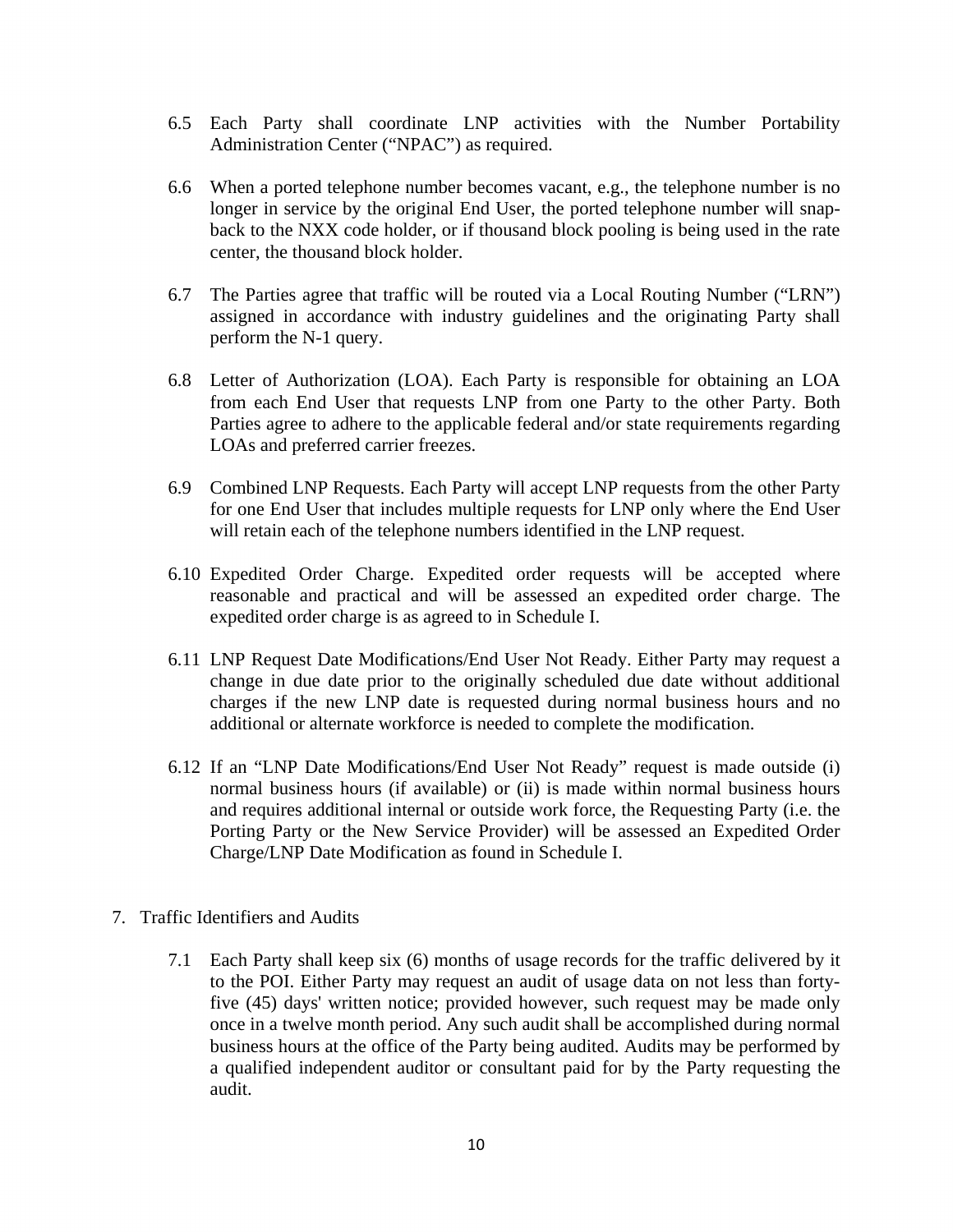- 7.2 In order to facilitate audits, the Parties must accommodate prospective data collection if prior period data is not available as contemplated in Section 7.1 above.
- 7.3 On all traffic exchanged pursuant to this Agreement, neither Party shall intentionally substitute nor implement any arrangement within its switch(es) that generates an incorrect ANI, CPN or other SS7 parameters than those associated with the originating End User. If through an audit under this Section 7 it is determined that a Party has intentionally substituted or generated such incorrect parameters on traffic exchanged pursuant to this Agreement, the Parties shall invoke Dispute Resolution and restitution pursuant to Section 26 of this Agreement.
- 7.4 In addition to the other requirements contained in this Section 7, either Party may, upon written notice to the other Party, conduct an audit, during normal business hours, only on the source data/documents as may contain information bearing upon the services being provided under the terms and conditions of this Agreement. An audit may be conducted no more frequently than once per 12 month period, and only to verify the other Party's compliance with provisions of this Agreement. The notice requesting an audit must identify the date upon which it is requested to commence, the estimated duration, the materials to be reviewed, and the number of individuals who will be performing the audit. Each audit will be conducted expeditiously. Any audit is to be performed as follows: (i) following at least 60 days' prior written notice to the audited Party; (ii) subject to the reasonable scheduling requirements and limitations of the audited Party; (iii) at the auditing Party's sole cost and expense; (iv) of a reasonable scope and duration; (v) in a manner so as not to interfere with the audited Party's business operations. No original books or records of the Party being reviewed may leave the premises of the Party being reviewed. Prior to commencing the review, the Party being reviewed may request the execution of a confidentiality agreement to protect confidential information disclosed through the course of the review at its sole discretion.
- 8. Physical Interconnection
	- 8.1 The Parties agree that unless mutually agreed to the contrary, where direct interconnection is implemented, all Local Traffic and Tandem Transit Traffic exchanged between them shall be transmitted on trunks solely dedicated to such traffic. Neither Party shall terminate Intra-LATA nor Inter-LATA toll switched access traffic or originate untranslated toll-free traffic, including but not limited to 550/55X/555/800/888/877/866 traffic, over dedicated interconnection trunks. Traffic exchange shall be provided via two-way interconnection trunks where technically and operationally feasible unless both Parties agree to implement oneway trunks.
	- 8.2 The Parties will mutually agree on the appropriate sizing for facilities based on the standards set forth below. The capacity of Interconnection facilities provided by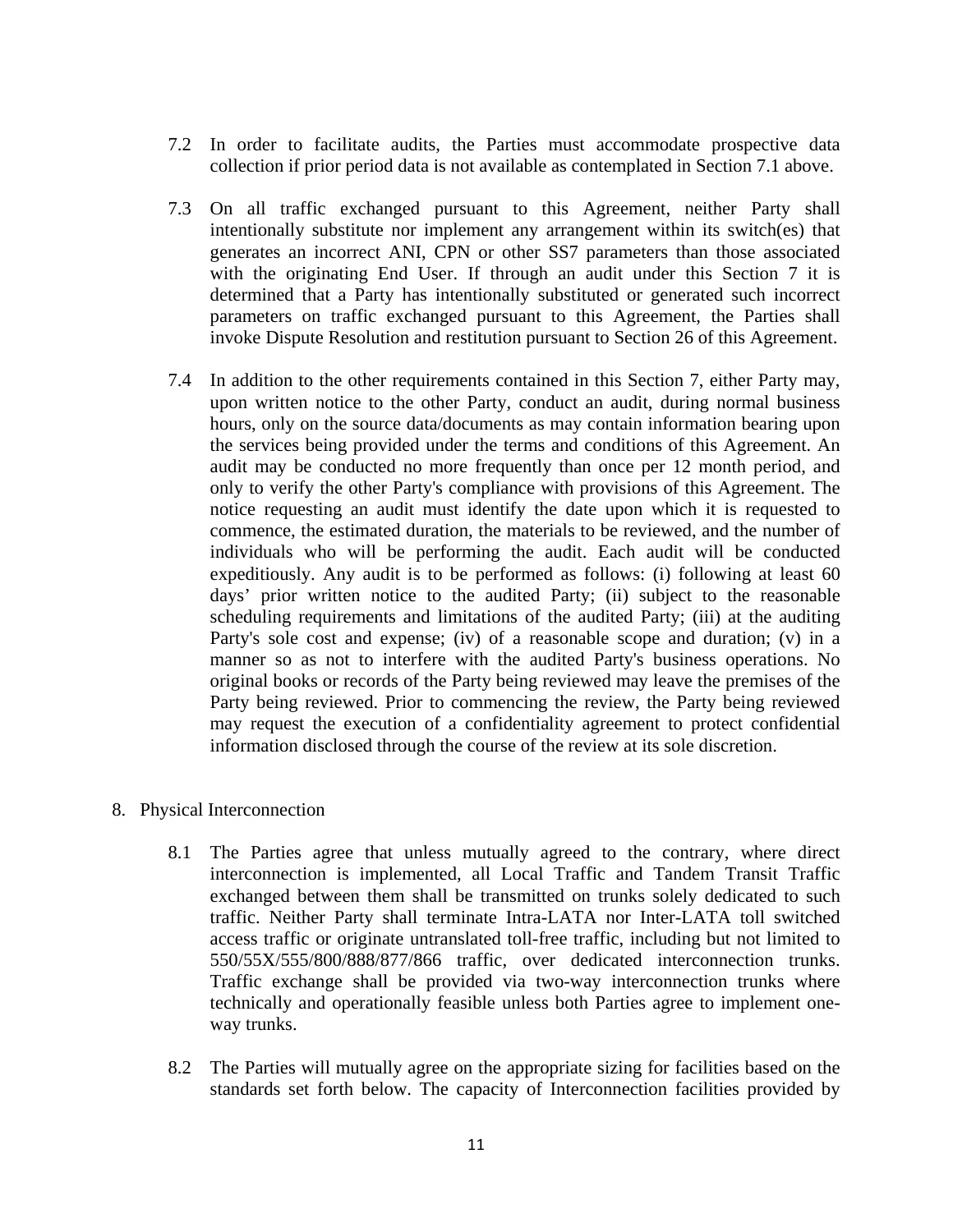each Party will be based on mutual forecasts and sound engineering practice, as mutually agreed to by the Parties. The Interconnection facilities provided by each Party shall, where technically available, be formatted using Bipolar 8 Zero Substitution ("B8ZS"). The Grade of Service for all facilities between the Parties will be engineered and provisioned to achieve P.01 Grade of Service. Each Party shall make available to the other Party trunks over which the originating Party can terminate Local Traffic of the End Users of the originating Party to the End Users of the terminating Party.

- 8.3 The electrical interface at the POI will be for a DS1 level. If any other electrical interface is mutually agreed to by the Parties, then each will provide any required multiplexing to a DS1 level.
- 8.4 N11 codes (including but not limited to, 411, 611, & 911) shall not be sent between the networks of the Parties over the Local Traffic trunk groups.
- 8.5 Prior to establishment of the physical, direct connection of their respective networks at the POI as anticipated by this Agreement, each Party shall provide the other with a point of contact for the reconciliation of trunk forecasts, and escalation for ordering and provisioning related matters.

## 9. Trunk Forecasting

The Parties shall work towards the development of joint forecasting responsibilities for traffic utilization over interconnection trunk groups covered in this Agreement. Orders for trunks that exceed forecasted quantities for forecasted locations will be accommodated as facilities and/or equipment becomes available. Parties will make all reasonable efforts and cooperate in good faith to develop alternative solutions to accommodate orders when facilities are not available. Inter-company forecast information must be provided by the Parties to each other upon reasonable request, per Section 8.6 above.

#### 10. Network Management

#### 10.1 Protective Controls

Either Party may use protective network traffic management controls as available in their networks such as, but not limited to, 7-digit and 10-digit code gaps, on traffic toward each other's network, when required to protect the public switched network from congestion due to facility failures, switch congestion or failure or focused overload. Charter and Consolidated will immediately notify each other of any protective control action planned or executed.

10.2 Network Congestion Due to Mass Calling

Charter and Consolidated will cooperate and share pre-planning information regarding cross-network mass call-ins expected to generate large or focused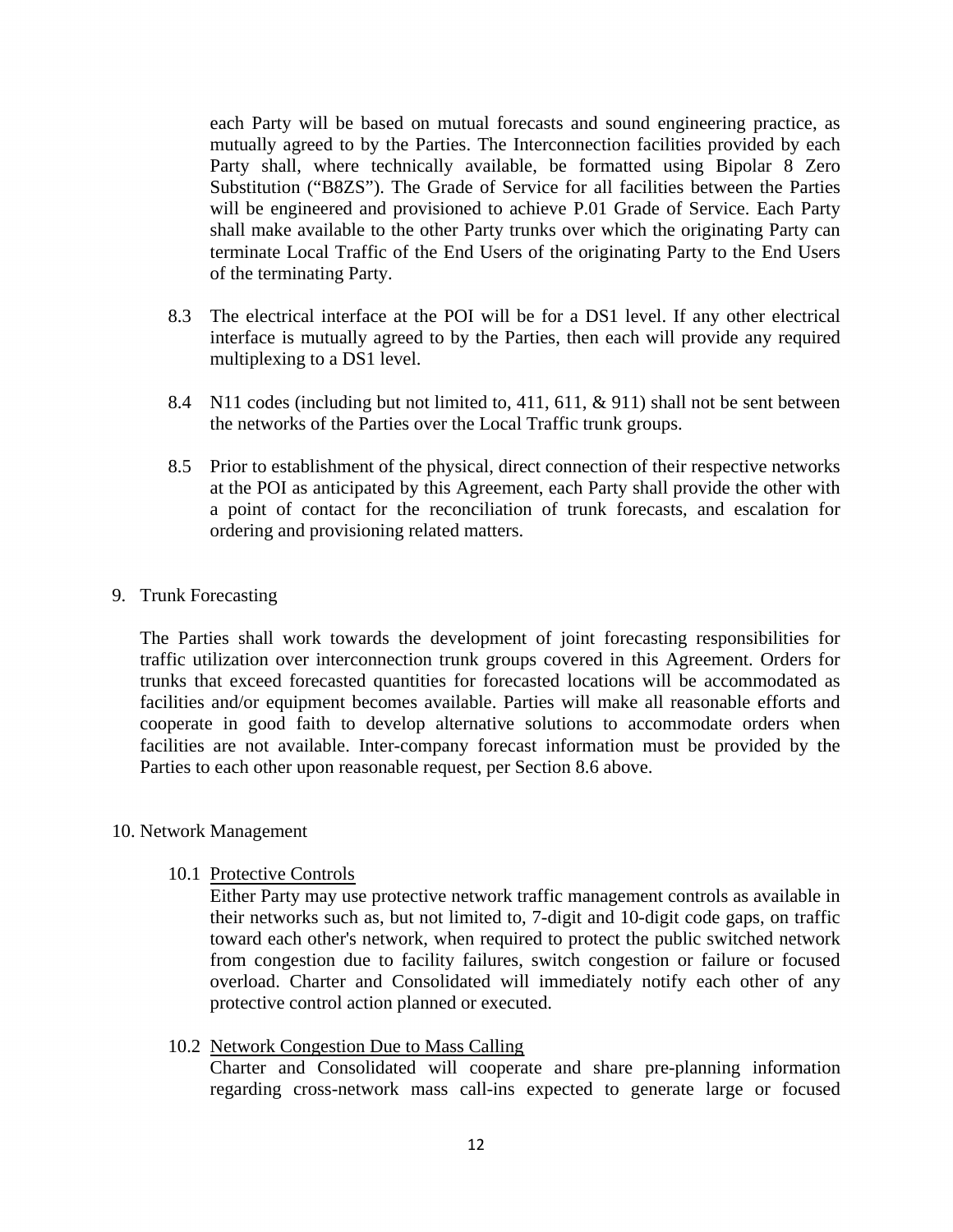temporary increases in call volumes. Both Parties will work cooperatively to reduce network congestion caused by such cross-network mass call-ins.

10.3 Network Harm

Neither Party will use any service related to or using any of the services provided in this Agreement in any manner that interferes with third parties in the use of their service, prevents third parties from using their service, impairs the quality of service to other carriers or to either Party's End Users; causes electrical hazards to either Party's personnel, damage to either Party's equipment or malfunction of either Party's billing equipment (individually and collectively, "Network Harm"). If a Network Harm occurs or if a Party reasonably determines that a Network Harm is imminent, such Party will, where practicable, notify the other Party that temporary discontinuance or refusal of service may be required; provided, however, wherever prior notice is not practicable, such Party may temporarily discontinue or refuse service forthwith, if such action is reasonable under the, circumstances. In case of such temporary discontinuance or refusal, such Party will:

- (a) Promptly notify the other Party of such temporary discontinuance or refusal;
- (b) Afford the other Party the opportunity to correct the situation which gave rise to such temporary discontinuance or refusal; and
- (c) Inform the other Party of its right to bring a complaint to the Commission or Federal Communications Commission (''FCC'').
- 10.4 The Parties agree that each will share responsibility for all maintenance and repair of its trunks/trunk groups. The Parties agree to: (a) cooperatively plan and implement coordinated repair procedures for the meet point and local interconnection trunks and facilities to ensure trouble reports are resolved in a timely and appropriate manner; (b) provide trained personnel with adequate and compatible test equipment to work with each other's technicians; (c) promptly notify each other when there is any change affecting the service requested, including the date service is to be started; (d) coordinate and schedule testing activities of their own personnel, and others as applicable, to ensure its interconnection trunks/trunk groups are installed per the interconnection order, meet agreed upon acceptance test requirements, and are placed in service by the due date; (e) perform sectionalization to determine if a trouble condition is located in its facility or its portion of the interconnection trunks prior to referring any trouble to each other; (f) provide each other with a trouble reporting number to the appropriate work center; (g) immediately report to each other any equipment failure which may affect the interconnection trunks. These tests are repeatable on demand by either Party upon reasonable notice.
- 10.5 A maintenance service charge applies whenever either Party requests the dispatch of the other Party's personnel for the purpose of performing maintenance activity on the interconnection trunks and any of the following conditions exist: (a) No trouble is found in the interconnection trunks; (b) The trouble condition results from equipment, facilities or systems not provided by the Party whose personnel were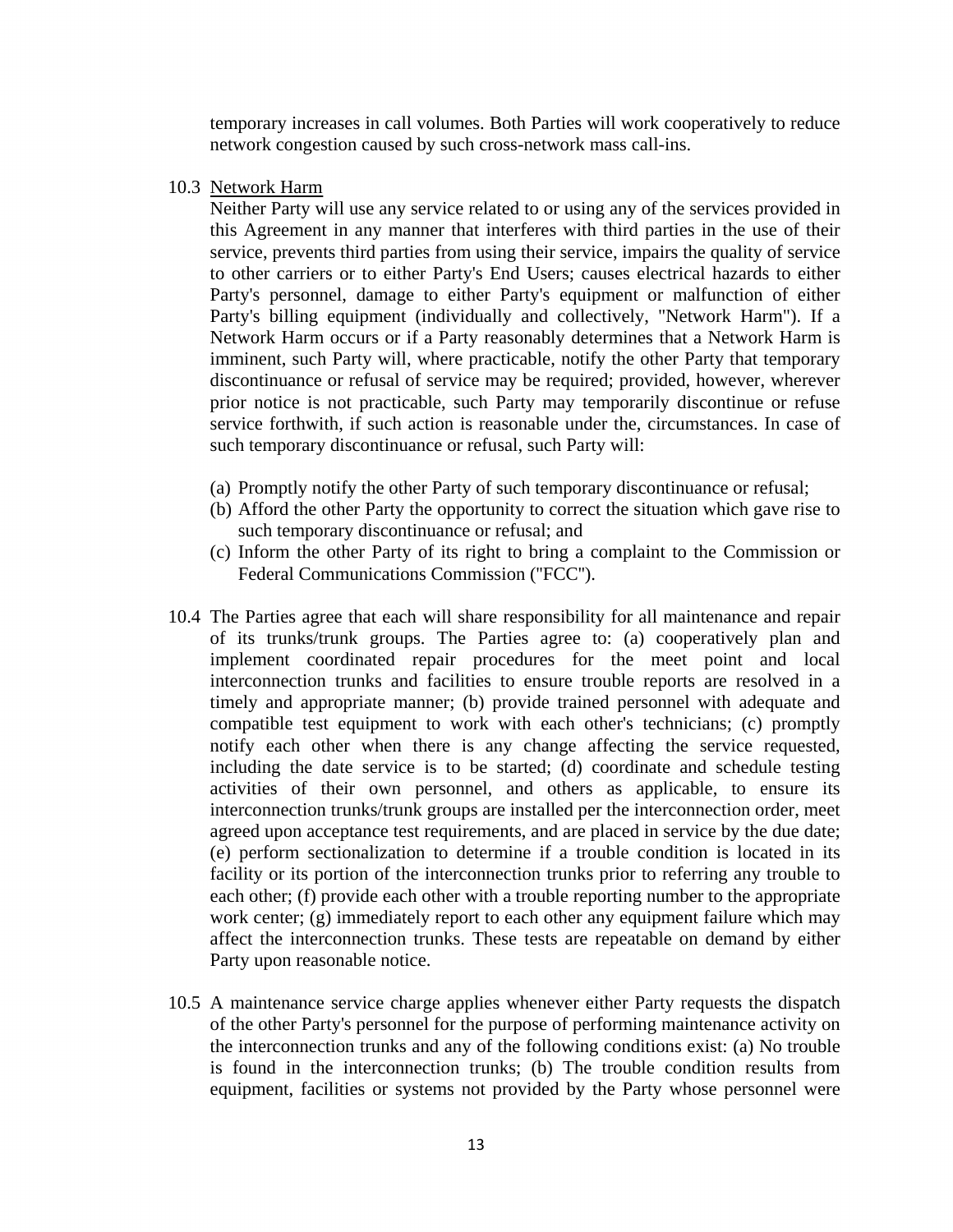dispatched; or (c) Trouble clearance did not otherwise require a dispatch, and upon dispatch requested for repair verification, the interconnection trunk does not exceed maintenance limits. If a maintenance service charge has been applied and trouble is subsequently found in the facilities of the Party whose personnel were dispatched, the charge will be canceled. Billing for maintenance service by either Party is based on each half-hour or fraction thereof expended to perform the work requested. The time worked is categorized and billed at one of the following three rates: (1) basic time; (2) overtime; or (3) premium time as defined in the billing Party's approved intrastate access tariff.

## 11. Office Code Translations

- 11.1 It shall be the responsibility of each Party to program and update its own switches and network systems in accordance with the information derived from such sources as the Local Exchange Routing Guide ("LERG") in order to recognize and route traffic to the other Party's assigned NXX codes at all times.
- 11.2 The Parties recognize that some of the traffic to be exchanged under this Agreement may be destined for telephone numbers that have been ported. Where traffic to be exchanged under this Agreement is destined for telephone numbers that have, in turn, been ported and when more than one carrier is involved in completing that traffic, the N-l carrier has the responsibility to determine if a query is required, to launch the query, and to route the call to the appropriate switch or network in which the telephone number resides.

# 12. SS7 Signaling

In order to track and monitor the traffic that is being exchanged at the POI both Parties agree to utilize SS7 Common Channel Signaling between their respective networks for the traffic addressed in this Agreement. Both Parties will provide CCS connectivity in accordance with accepted industry practice and standard technical specifications. To the extent supported by a Party, for all traffic delivered to the POI, the Parties agree to exchange all appropriate unaltered CCS messages for call set-up, including without limitation ISDN User Part ("ISUP") and Transaction Capability User Part ("TCAP") messages to facilitate interoperability of CCS based features and functions between their respective networks, including CLASS features and functions. All CCS signaling parameters, including, but not limited to, the Jurisdictional Indicator Parameter ("JIP") and the originating End User telephone number, will be provided by each Party in conjunction with all traffic it delivers to the POI.

- 13. Directory Listings and Distribution
	- 13.1. To the extent Consolidated publishes a directory, Charter may provide to Consolidated or Consolidated's directory publisher, as specified by Consolidated, the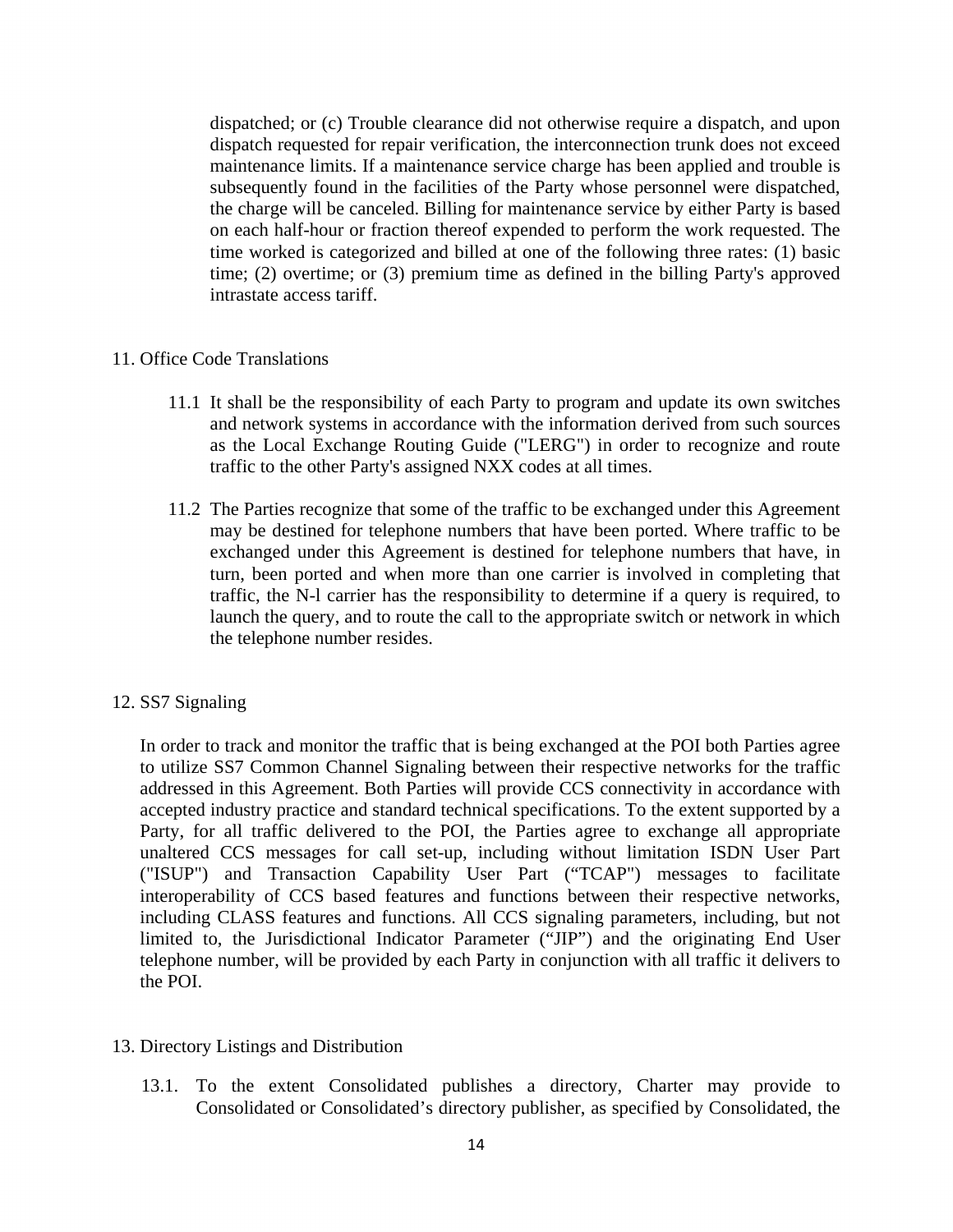subscriber list information (including additions, changes and deletions) for Charter's End Users located within Consolidated's operating areas who desire to be Listed, Non-listed, or Non-Published in Consolidated's directories. It is Charter's responsibility to submit directory listings in the prescribed manner to Consolidated or Consolidated's directory publisher prior to the directory listing publication cut-off date, which will be provided by Consolidated or Consolidated's directory publisher upon request.

- 13.2. Consolidated will include or cause its directory publisher to include Charter's End Users' primary listings (residence, business and government) in its White Pages Directory, and if applicable, in its Yellow Pages Directory under the appropriate heading classification as determined by the directory publisher or in a section devoted to government listings, as well as in any electronic directories in which Consolidated's own End Users are ordinarily included. Listings of Charter's End Users will be interfiled with listings of Consolidated's customers and the customers of other LECs, in the local section of Consolidated's directories.
- 13.3. Listings.
	- a. Charter may identify End Users that have elected not to have their number published. To the extent Charter does not wish to have its End User's listing Listed, Non-listed, or Non-Published, Charter may remove such listing from FairPoint's database via the industry standard process without charge. Tariff charges apply for End Users identified as "Non-Listed" or "Non-Published."
	- b. Charter may choose to purchase directory listing services pursuant to tariff or applicable pricing schedules as may be published from time-to-time. Charter shall pay a service order charge for additional and foreign listings and for non-listed and non-published listings that are maintained in Consolidated's database.
- 13.4. Directory Distribution.
	- a. Charter may choose to purchase books subject to availability and at rates established by Consolidated from time to time by written notice to Charter for its own inventory for its End Users who require such directories outside the normal delivery. Upon agreement of the Parties, Consolidated will house Charter's Reserves with its own Reserves for distribution to Charter End Users who request a telephone directory.
	- b. Nothing in this Section requires Consolidated to provide Charter End Users with telephone directories from Consolidated Reserves, and such requests will be referred back to Charter unless otherwise provided for.
	- c. Nothing herein shall be construed to require Consolidated to publish a directory if it would not otherwise do so.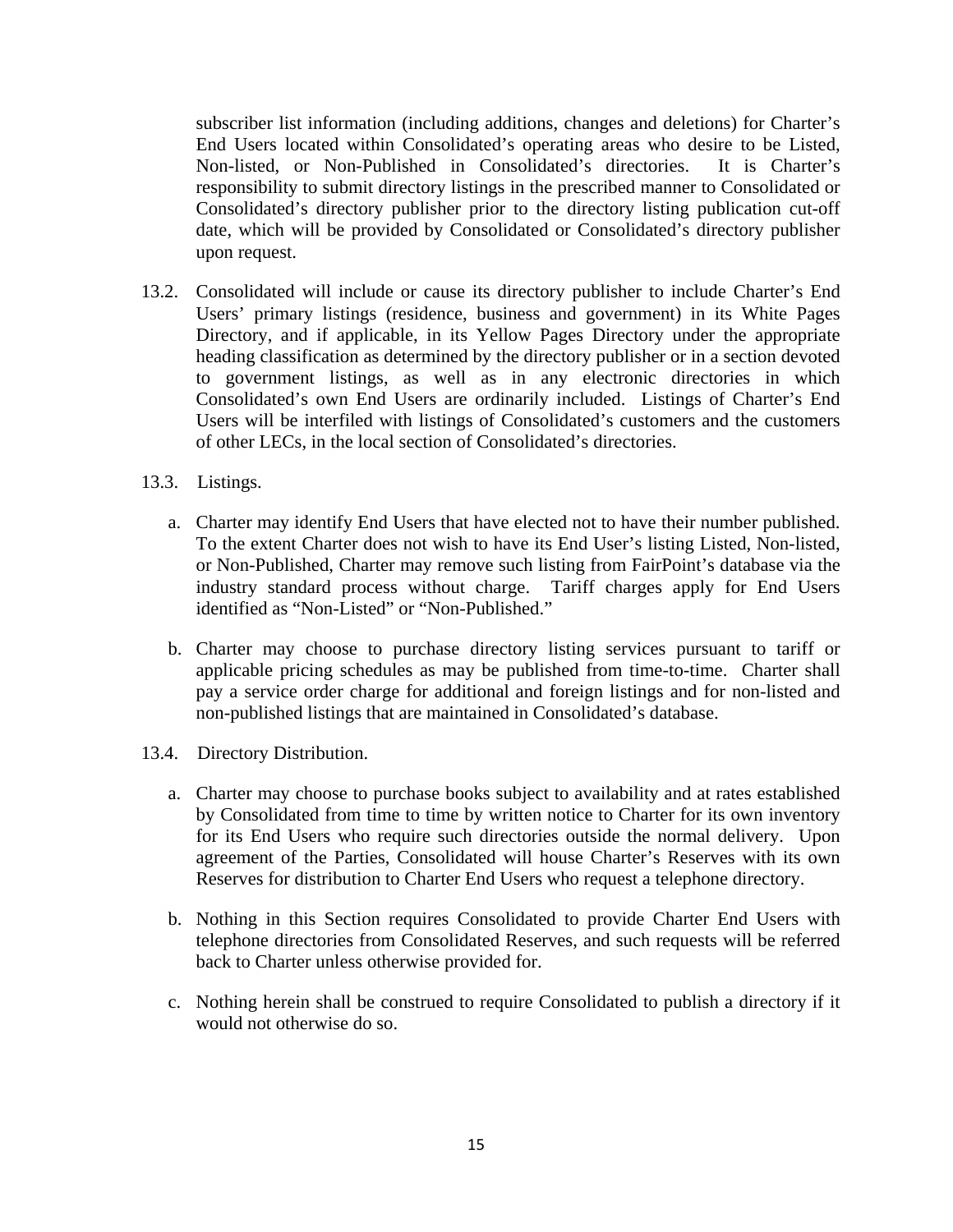- 14. Term of Agreement, Regulatory Approvals and Filing
	- 14.1 This Agreement shall commence when fully executed and approved by the Commission or allowed to take effect by operation of law and have an initial term of one (1) year from the date of that Commission approval. This Agreement shall automatically renew for successive one (1) year periods, unless either Party gives written notice at least sixty (60) days prior to the expiration of the initial, or any renewal term, of its desire not to renew. If such termination notice is given, this Agreement shall not renew. However, the Parties will continue to exchange traffic to the mutual benefit of their respective End Users; provided, however, that physical termination of the connection of the Parties' respective networks established in this Agreement shall occur only in compliance with applicable rules and regulations of the Commission. During the period prior to termination, the Parties agree to cooperate with one another in ensuring that the exchange of Local Traffic as provided for in this Agreement is not disrupted and to respond to any Commission inquiry that may occur regarding the termination of this Agreement.
	- 14.2 Each Party is responsible for obtaining and maintaining in effect all state regulatory commission approvals and certifications that are required for that Party's provision of local exchange and/or local exchange access services in the service areas covered by this Agreement.
	- 14.3 The Parties agree to jointly file this Agreement with the Commission and to fully cooperate with each other in obtaining Commission approval.
	- 14.4 If either Party terminates this Agreement pursuant to Section 14.1, either Party may request renegotiation of a successor agreement by providing written notice thereof to the other Party within sixty (60) days of receipt of the termination notice. Any such request shall be deemed by both Parties to be a request for Interconnection pursuant to Section 252 of the Act (or any successor provision), regardless of which Party made such request.
	- 14.5 If either Party requests renegotiation of this Agreement pursuant to Sections 14.4 above, the rates, terms and conditions of this Agreement shall continue in full force and effect until the earlier of one hundred eighty (180) days from the expiration or termination of this Agreement or the effective date of its successor agreement, whether such successor agreement is established via negotiation, arbitration or pursuant to Section 252(i) of the Act. Provided however, if the Parties by written mutual agreement extend the negotiation period or if the Parties are actively involved in arbitration of a successor agreement this Agreement shall continue in effect until such negotiations or arbitration is completed and a successor agreement is in effect.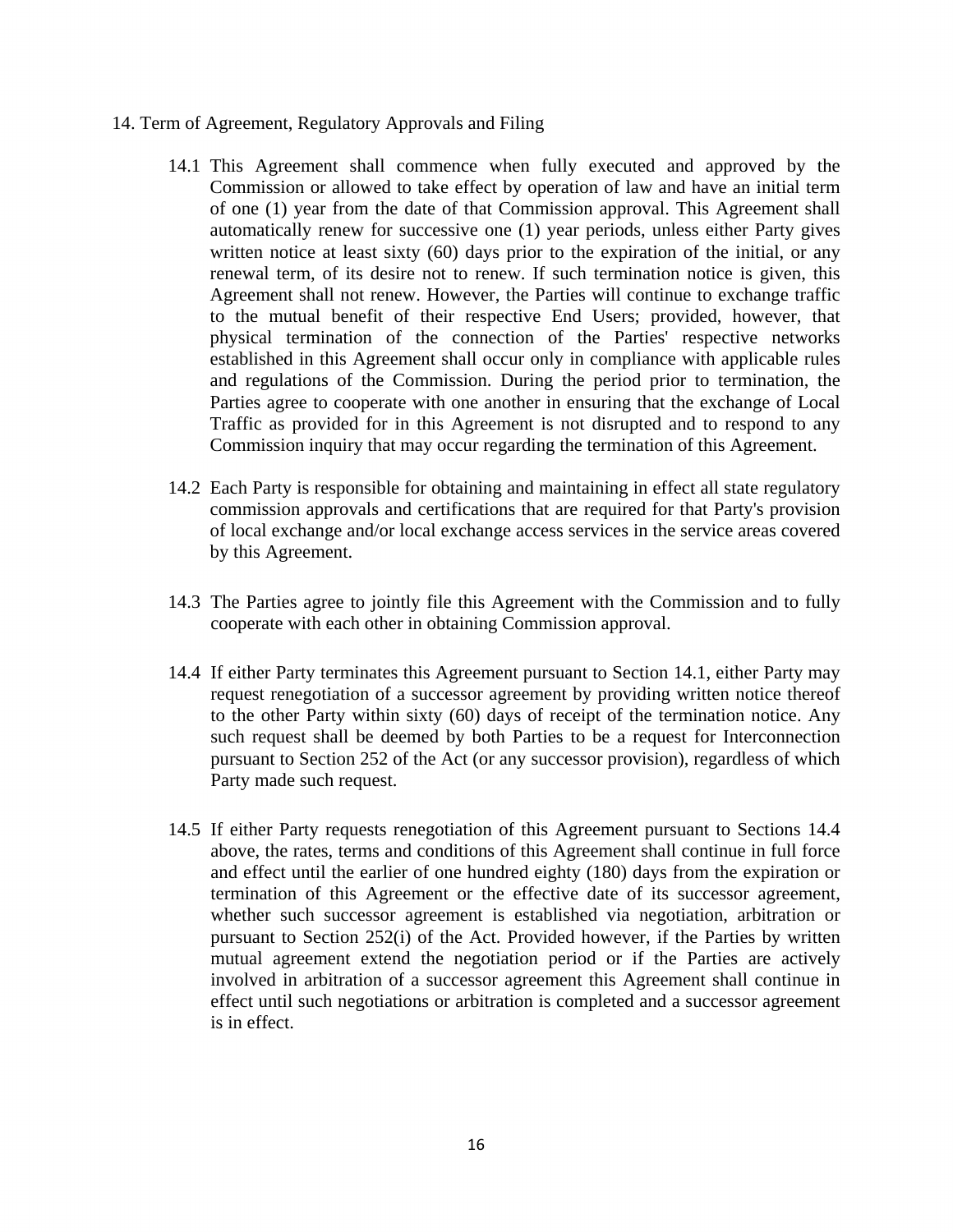## 15. Limitation of Liability

- 15.1 Except in the instance of harm resulting from an intentional or grossly negligent action or willful misconduct of one Party, the liability of either Party to the other Party for damages arising out of (1) failure to comply with a direction to install, restore or terminate facilities, or (2) out of failures, mistakes, omissions, interruptions, delays, errors, or defects occurring in the course of furnishing any services, arrangements, or facilities hereunder shall not exceed an amount equal to the pro rata monthly charge for the period in which such failures, mistakes, omissions, interruptions, delays, errors, or defects occur. Recovery of said amount shall be the injured Party's sole and exclusive remedy against the providing Party for such failures, mistakes, omissions, interruptions, delays, errors, or defects. Because of the mutual nature of the exchange of traffic arrangement between the Parties pursuant to this Agreement, the Parties acknowledge that the amount of liability incurred under this Section 15.1 may be zero.
- 15.2 In no event shall either Party be liable to the other in connection with the provision or use of services offered under this Agreement for indirect, incidental, consequential, reliance or special damages, including (without limitation) damages for lost profits (collectively, "Consequential Damages"), regardless of the form of action, whether in contract, warranty, strict liability, or tort, including, without limitation, negligence of any kind, even if the other Party has been advised of the possibility of such damages; provided, that the foregoing shall not limit a Party's obligation under Section 16.
- 15.3 Except in the instance of harm resulting from an intentional or grossly negligent action or willful misconduct, the Parties agree that neither Party shall be liable to the customers of the other Party in connection with its provision of services to the other Party under this Agreement. Nothing in this Agreement shall be deemed to create a third party beneficiary relationship between the Party providing the service and the Customers of the Party purchasing the service. In the event of a dispute involving both Parties with a Customer of one Party, both Parties shall assert the applicability of any limitations on liability to customers that may be contained in either Party's applicable tariff(s).

# 16. Indemnification

16.1 Each Party agrees to release, indemnify, defend and hold harmless the other Party from and against all losses, claims, demands, damages, expenses, suits or other actions, or any liability whatsoever related to the subject matter of this Agreement, including, but not limited to, reasonable costs and attorneys' fees (collectively, a "Loss"), (a) whether suffered, made, instituted, or asserted by any other party or person, relating to personal injury to or death of any person, or for loss, damage to, or destruction of real and/or personal property, whether or not owned by others, incurred during the term of this Agreement and to the extent proximately caused by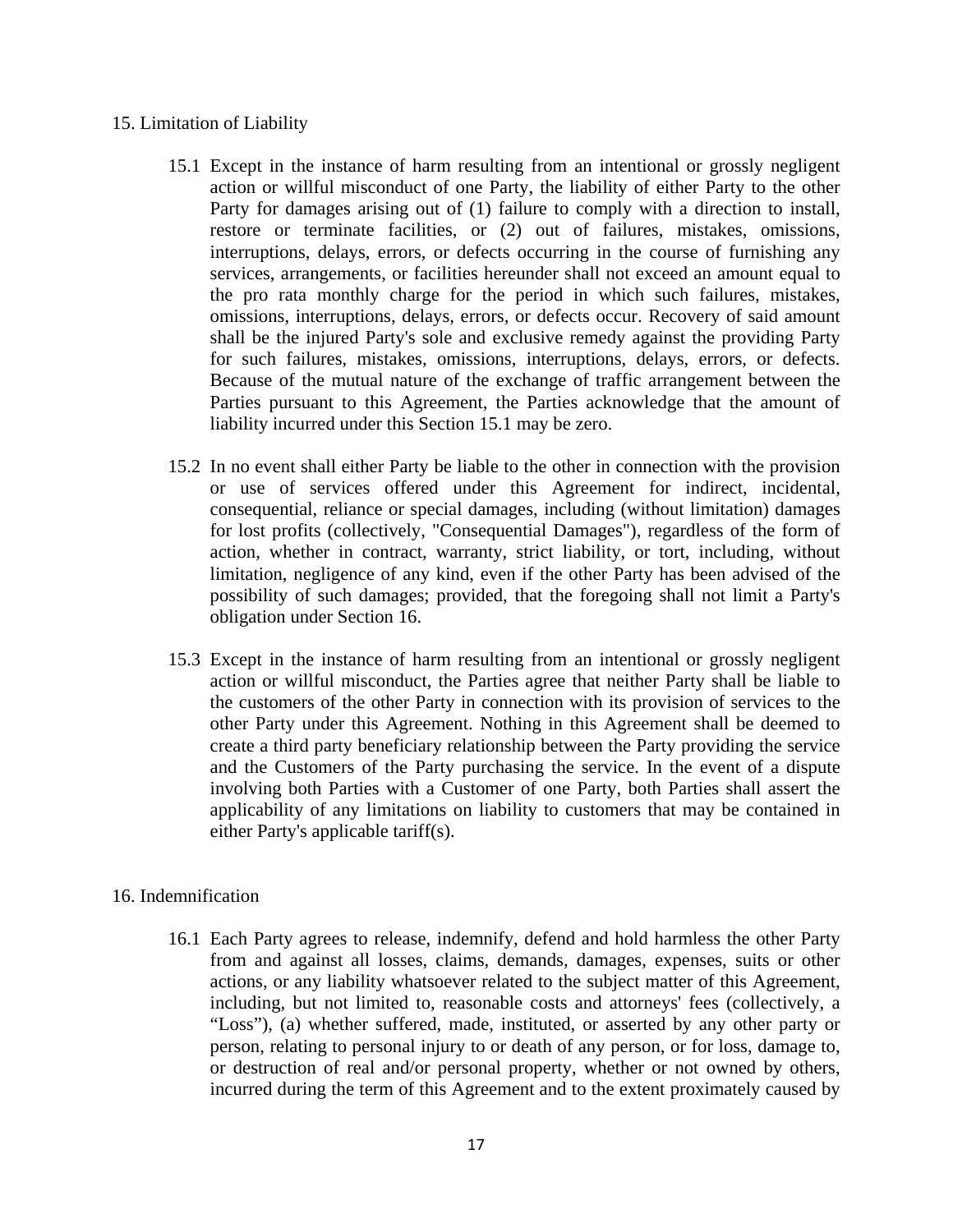the acts or omissions of the indemnifying Party, regardless of the form of action, or (b) suffered, made, instituted, or asserted by its own customer(s) against the other Party arising out of the other Party's provision of services to the indemnifying Party under this Agreement, except to the extent caused by the indemnified Party's intentional or negligent acts or willful misconduct. Notwithstanding the foregoing indemnification, nothing in this Section 16 shall affect or limit any claims, remedies, or other actions the indemnifying Party may have against the indemnified Party under this Agreement, any other contract, or any applicable tariff(s), regulations or laws for the indemnified Party's provision of said services.

- 16.2 The indemnification provided herein shall be conditioned upon:
	- 16.2.1 The indemnified Party shall promptly notify the indemnifying Party of any action taken against the indemnified Party relating to the indemnification.
	- 16.2.2 The indemnifying Party shall have sole authority to defend any such action, including the selection of legal counsel, and the indemnified Party may engage separate legal counsel only at its sole cost and expense. Prior to retaining legal counsel pursuant to this Section 16.2.2, the indemnifying Party shall seek written assurances from the legal counsel chosen that such counsel does not have any conflict of interest with the indemnified Party.
	- 16.2.3 In no event shall the indemnifying Party settle or consent to any judgment pertaining to any such action without the prior written consent of the indemnified Party, which consent shall not be unreasonably withheld.
	- 16.2.4 The indemnified Party shall, in all cases, assert any and all provisions in its Tariffs that limit liability to third parties as a bar to any recovery by the third party claimant in excess of such limitation of liability.
	- 16.2.5 The indemnified Party shall offer the indemnifying Party all reasonable cooperation and assistance in the defense of any such action.
- 16.3 To the extent permitted by law, and in addition to its indemnity obligations under Sections 16.1 and 16.2, each Party may provide, in its Tariffs or General Subscriber Price Lists that relate to any Telecommunications Service provided or contemplated under this Agreement, that in no case shall such Party or any of its agents, contractors or others retained by such parties be liable to any Customer or third party for (i) any Loss relating to or arising out of this Agreement, whether in contract or tort, that exceeds the amount such Party would have charged the applicable Customer for the service(s) or function(s) that gave rise to such Loss, or (ii) any Consequential Damages (as defined in subsection 16.2, above)
- 17. Force Majeure

Neither Party shall be liable for any delay or failure in performance of any part of this Agreement from any cause beyond its control and without its fault or negligence, regardless of whether such delays or failures in performance were foreseen or foreseeable as of the date of this Agreement, including, without limitation, acts of God, acts of civil or military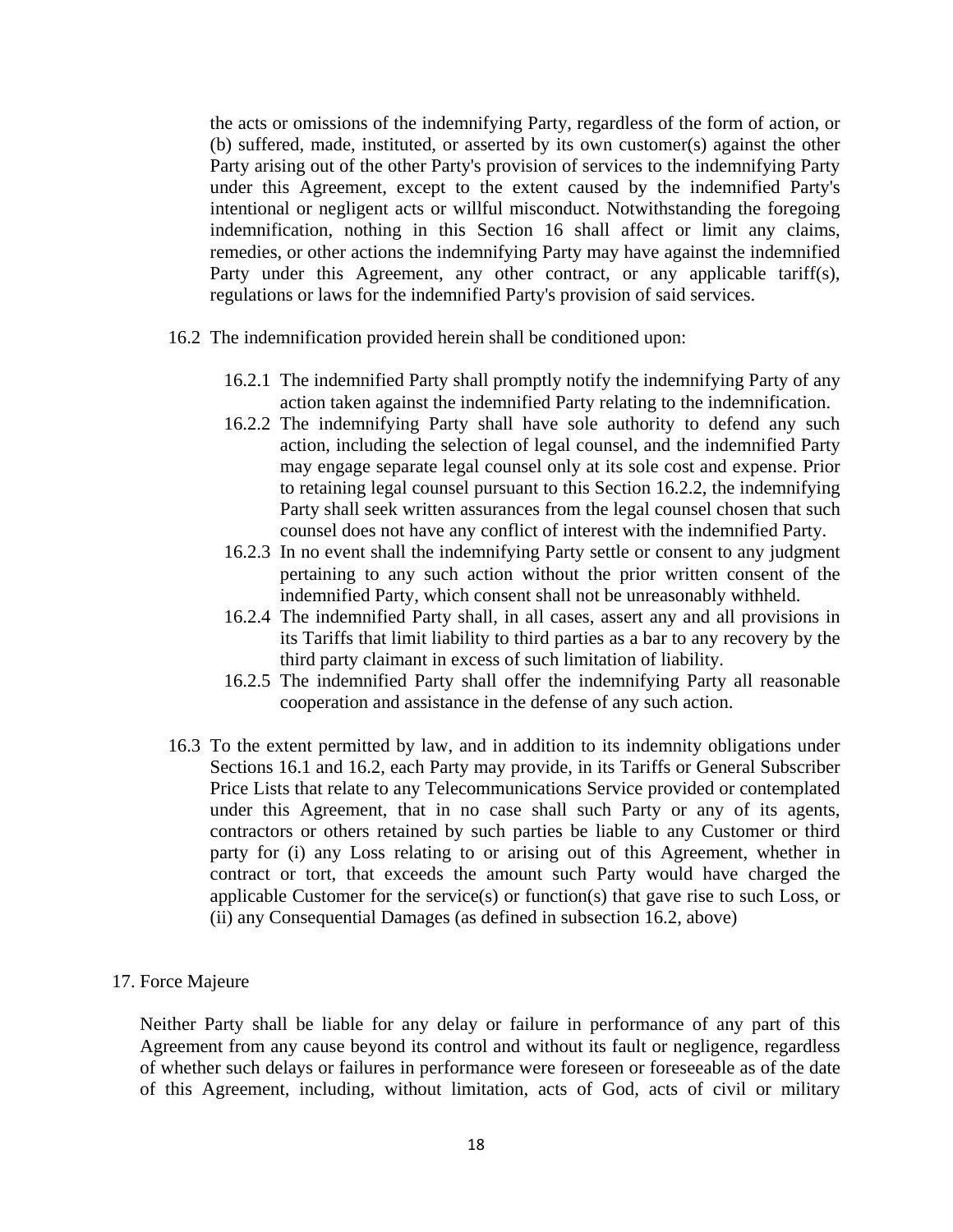authority, embargoes, epidemics, war, terrorist acts, riots, insurrections, fires, explosions, earthquakes, nuclear accidents, floods, power failure or blackouts, or adverse weather conditions, labor unrest, including without limitation, strikes, slowdowns, picketing, or boycotts. In the event of any such excused delay in the performance of a Party's obligation(s) under this Agreement, the due date for the performance of the original obligation(s) shall be extended by a term equal to the time lost by reason of the delay. In the event of such delay, the delaying Party shall perform its obligations at a performance level no less than that which it uses for its own operations.

#### 18. Agency

Nothing contained herein shall constitute the Parties as joint venturers, partners, employees, or agents of one another, and neither Party shall have the right or power to bind or obligate the other.

# 19. Nondisclosure of Proprietary Information

19.1 The Parties agree that it may be necessary to exchange with each other certain confidential information during the term of this Agreement including, without limitation, technical and business plans, technical information, proposals, specifications, drawings, procedures, orders for services, usage information in any form, customer account data, call detail records, and Customer Proprietary Network Information ("CPNI") as that term is defined by the Communications Act of 1934, as amended, and the rules and regulations of the FCC and similar information (collectively, "Confidential Information"). Confidential Information shall include (i) all information delivered in written form and marked "confidential" or "proprietary" or bearing mark of similar import; (ii) oral information, if identified as confidential or proprietary at the time of disclosure and confirmed by written notification within ten (10) days of disclosure; and (iii) information derived by the Recipient (as hereinafter defined) from a Disclosing Party's (as hereinafter defined) usage of the Recipient's network. The Confidential Information shall remain the property of the Disclosing Party and is deemed proprietary to the Disclosing Party. Confidential Information shall be protected by the Recipient as the Recipient would protect its own proprietary information, including but not limited to protecting the Confidential Information from distribution, disclosure, or dissemination to anyone except employees or duly authorized agents of the Parties with a need to know such information and which the affected employees and agents agree to be bound by the terms of this Section. Confidential Information shall not be disclosed or used for any purpose other than to provide service as specified in this Agreement, or upon such other terms as may be agreed to by the Parties in writing. For purposes of this Section, the Disclosing Party shall mean the owner of the Confidential Information, and the Recipient shall mean the party to whom Confidential Information is disclosed.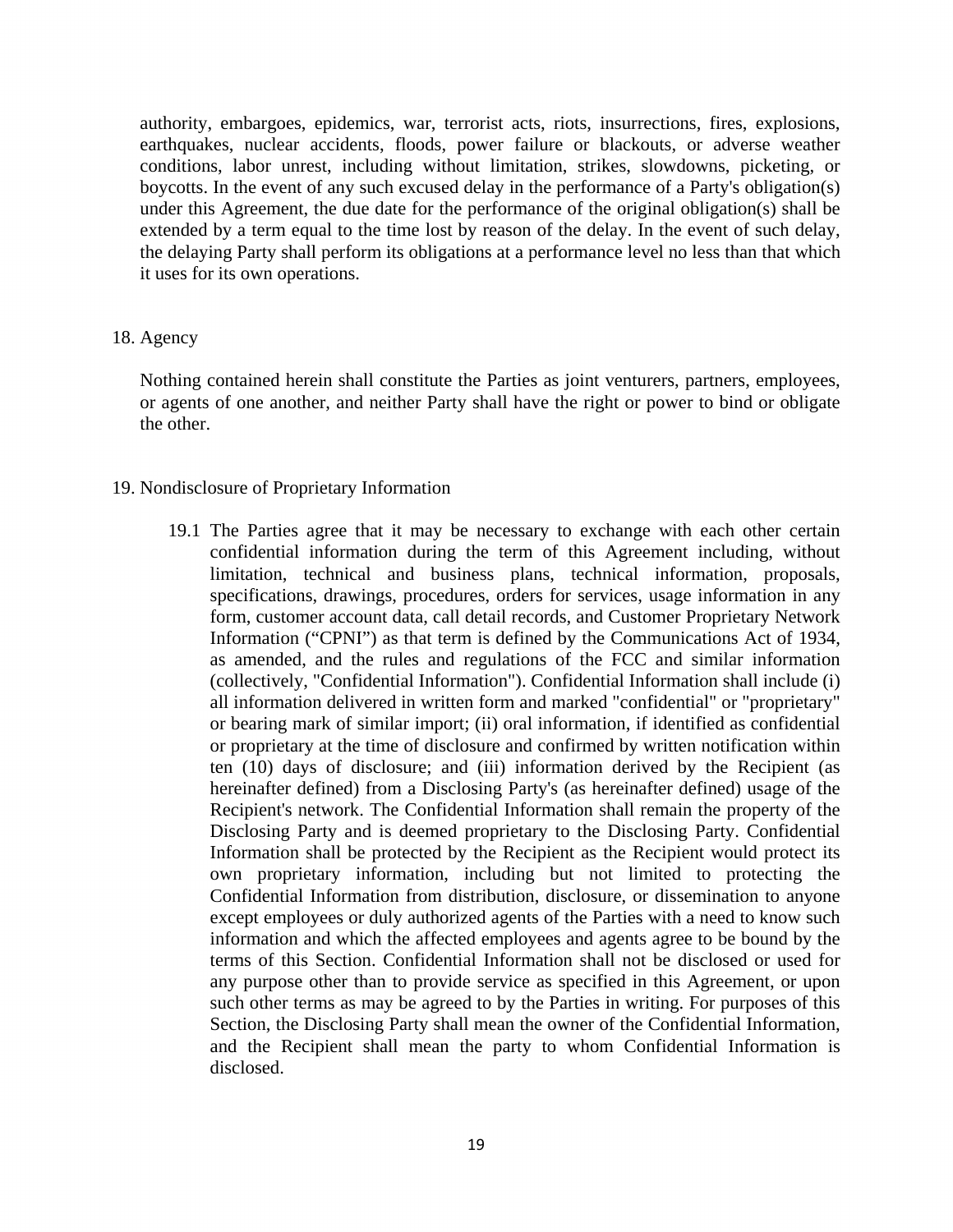- 19.2 Recipient shall have no obligation to safeguard Confidential Information (i) which was in the Recipient's possession free of restriction prior to its receipt from the Disclosing Party, (ii) after it becomes publicly known or available through no breach of this Agreement by Recipient, (iii) after it is rightfully acquired by Recipient free of restrictions on the Disclosing Party, or (iv) after it is independently developed by personnel of Recipient to whom the Disclosing Party's Confidential Information had not been previously disclosed. Recipient may disclose Confidential Information if required by law, a court, or governmental agency or to enforce or defend its actions under this Agreement, provided that the Disclosing Party has been notified of the requirement promptly after Recipient becomes aware of the requirement, and provided that Recipient undertakes all reasonable lawful measures to avoid disclosing such information until the Disclosing Party has had reasonable time to obtain a protective order. Recipient agrees to comply with any protective order that covers the Confidential Information to be disclosed.
- 19.3 Each Party agrees that the Disclosing Party would be irreparably injured by a breach of this Section 19 by Recipient or its representatives and that the Disclosing Party shall be entitled to seek equitable relief, including injunctive relief and specific performance, in the event of any breach of this paragraph. Such remedies shall not be exclusive, but shall be in addition to all other remedies available at law or in equity.

#### 20. Notices

Notices given by one Party to the other under this Agreement shall be in writing and delivered by hand, overnight courier, or pre-paid first class mail, certified U.S mail, return receipt requested, to the following addresses of the Parties:

For Consolidated:

Senior Director- Wholesale Strategies Consolidated Communications 5 Davis Farm Road Portland, ME 04103

With a copy to:

Consolidated Communications, Inc. Attn: Legal Department 350 S. Loop 336 W Conroe, TX 77304

For Charter:

Charter Communications, Inc. Attn: Legal Department – Telephone 12405 Powerscourt Drive St Louis, Missouri 63131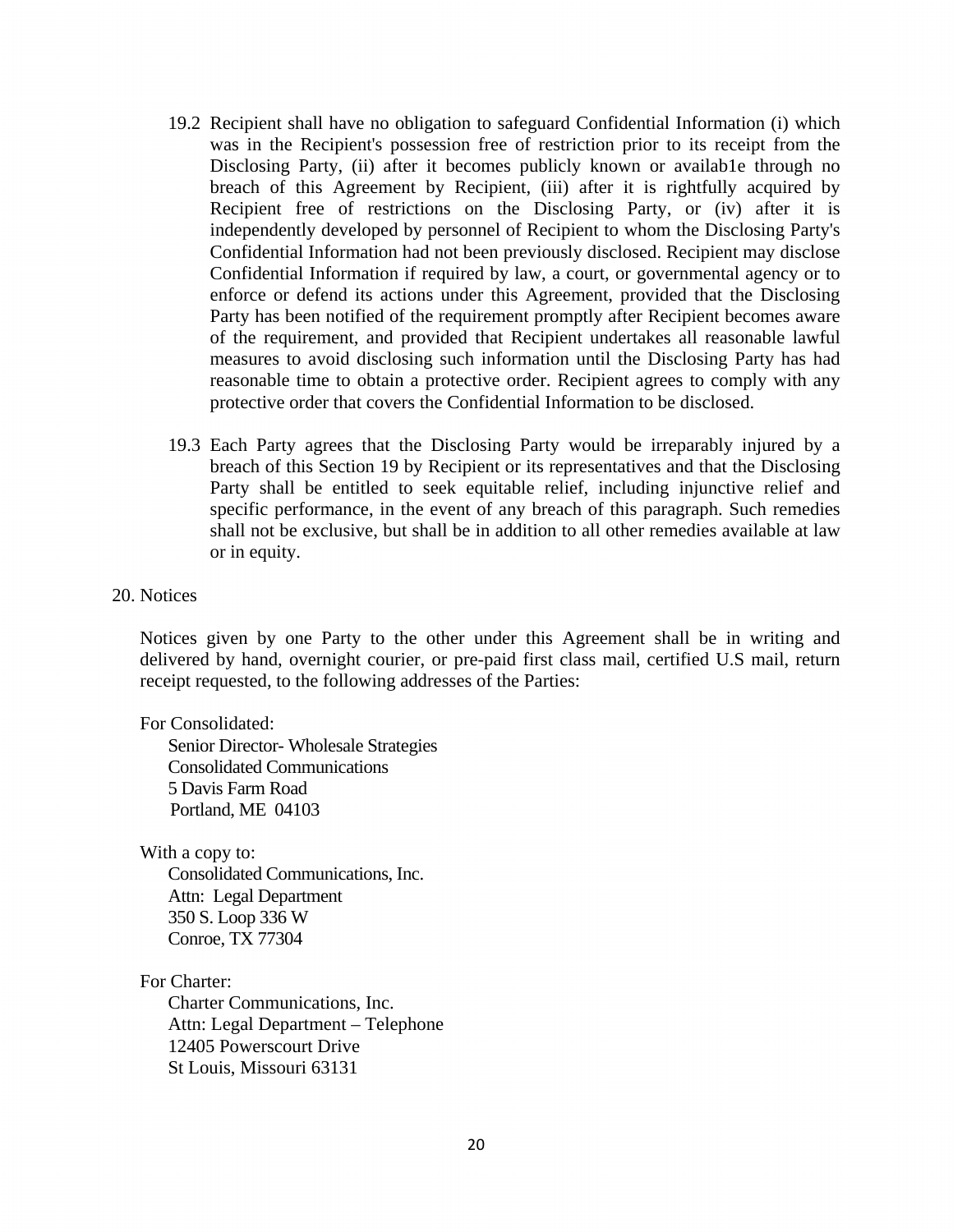With copies to: Charter Communications, Inc. Attn: Carrier Relations – Regulatory 12405 Powerscourt Drive St Louis, Missouri 63131

and

Charles A. Hudak, Esq. Friend, Hudak & Harris, LLP Three Ravinia Drive, Suite 1700 Atlanta, Georgia 30346

Or to such other location as the receiving Party may direct in writing. Notices will be deemed given as of (i) the next business day when notice is sent via express delivery service or personal delivery, or (ii) three (3) days after mailing in the case of first class or certified U.S. Mail.

- 21. Payments and Due Dates
	- 21.1 All compensation payable pursuant to this Agreement shall be due within thirty (30) days of the issuance date of the invoice (the "Bill Due Date").
		- 21.1.1 If either Party fails to remit payment for any undisputed charges for services by the Bill Due Date, or if a payment or any portion of a payment is received after the Bill Due Date, or if a payment or any portion of a payment is received in funds which are not immediately available as of the Bill Due Date (individually and collectively, "Past Due"), then a late payment charge shall be assessed as provided in 21.1.2.
		- 21.1.2 If any charge incurred under this Agreement is Past Due, the unpaid amounts shall accrue simple interest from the Bill Due Date at the lower of: the rate of 1.5% per month (18% annually) or the maximum amount allowed by applicable law, to and including the date that the payment is actually made and available.
	- 21.2 If any portion of an amount due to a Party (the "Billing Party") under this Agreement is subject to a bona fide dispute between the Parties, the Party billed (the "Disputing Party") shall give written notice to the Billing Party of the amounts it disputes ("Disputed Amounts") and include in such written notice the specific details and reasons for disputing each amount. The Disputing Party shall pay when due all undisputed amounts to the Billing Party.
	- 21.3 Issues related to Disputed Amounts shall be resolved in accordance with the procedures identified in the Dispute Resolution provisions set forth in Section 26.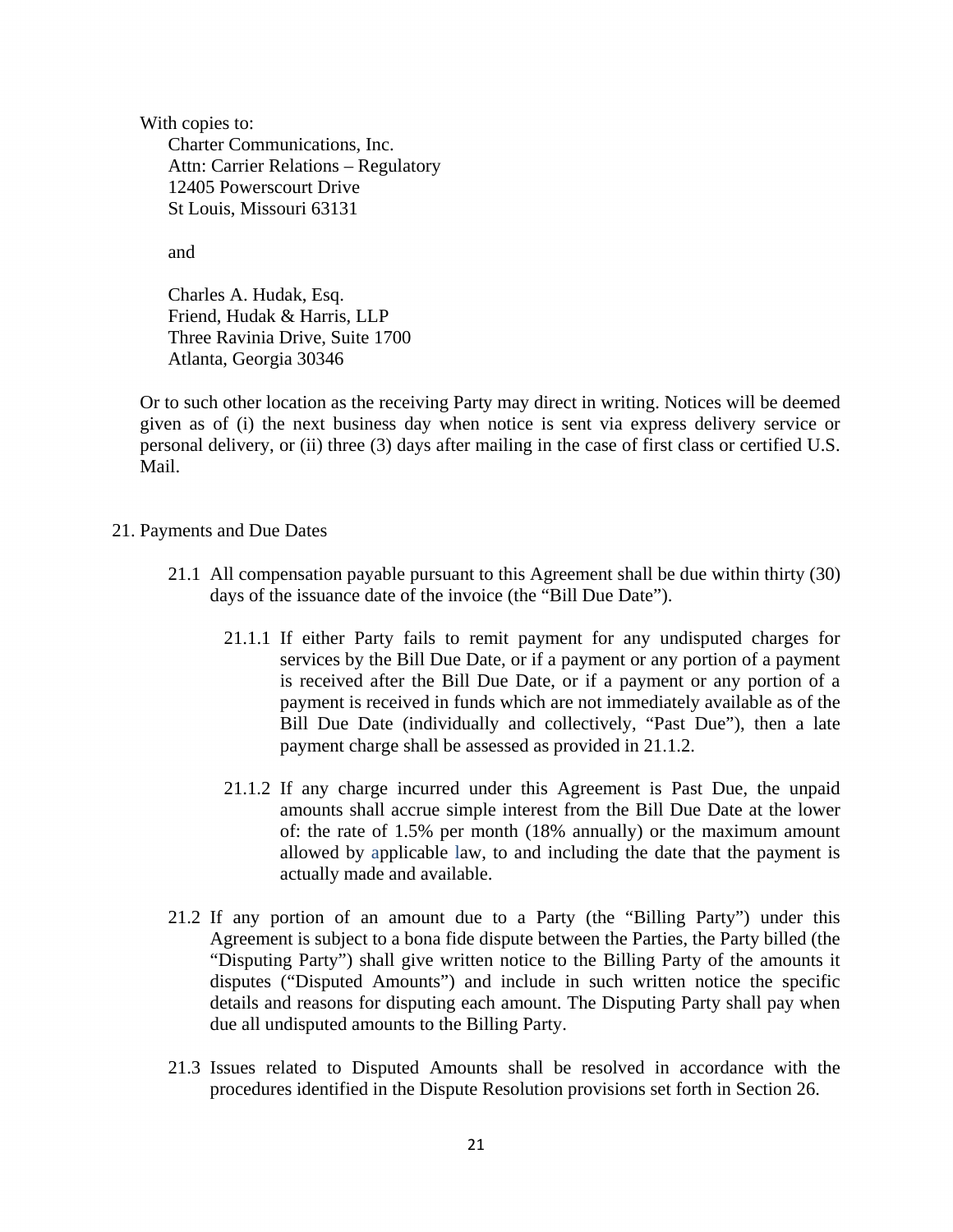- 21.4 Where the Disputed Amount or any portion is found to be due and owing to the Party issuing the invoice (the "Resolved Amount), the Resolved Amount shall be subject to a late charge as provided in 21.1.2.
- 21.5 If the Disputed Amount or any portion is found to be resolved in favor of such Disputing Party, the Parties shall cooperate to ensure that all of the following actions are taken:
	- 21.5.1 the Billing Party shall credit the invoice of the Disputing Party for that portion of the Disputed Amounts resolved in favor of the Disputing Party, together with any late payment charges assessed with respect thereto no later than the second Bill Due Date after the resolution of the Dispute; and
	- 21.5.2 no later than the third Bill Due Date after the resolution of the dispute regarding the Disputed Amounts, the Disputing Party shall pay the Billing Party for that portion of the Disputed Amounts resolved in favor of the Billing Party, together with any late payment charges such Billing Party is entitled to receive pursuant to this Section.
- 21.6 If either Party requests one or more additional copies of a bill, the requesting Party will pay the Billing Party a reasonable fee for each additional copy, unless such copy was requested due to failure in delivery of the original bill or correction(s) to the original bill.
- 21.7 Notwithstanding the foregoing, in no event shall the Billing Party be allowed to back bill any charge or charges more than twelve (12) months after the billing period in which the charges were incurred.
- 21.8 Any notice provided pursuant to this Section 21, shall be directed to the contacts below in addition to the contacts specified in Section 20:

 For Consolidated: Senior Director – Regulatory & Wholesale Strategies Consolidated Communications 1 Davis Farm Road Portland, ME 04103

With a Copy to: General Counsel Consolidated Communications 521 East Morehead Street Suite 500 Charlotte, NC 28202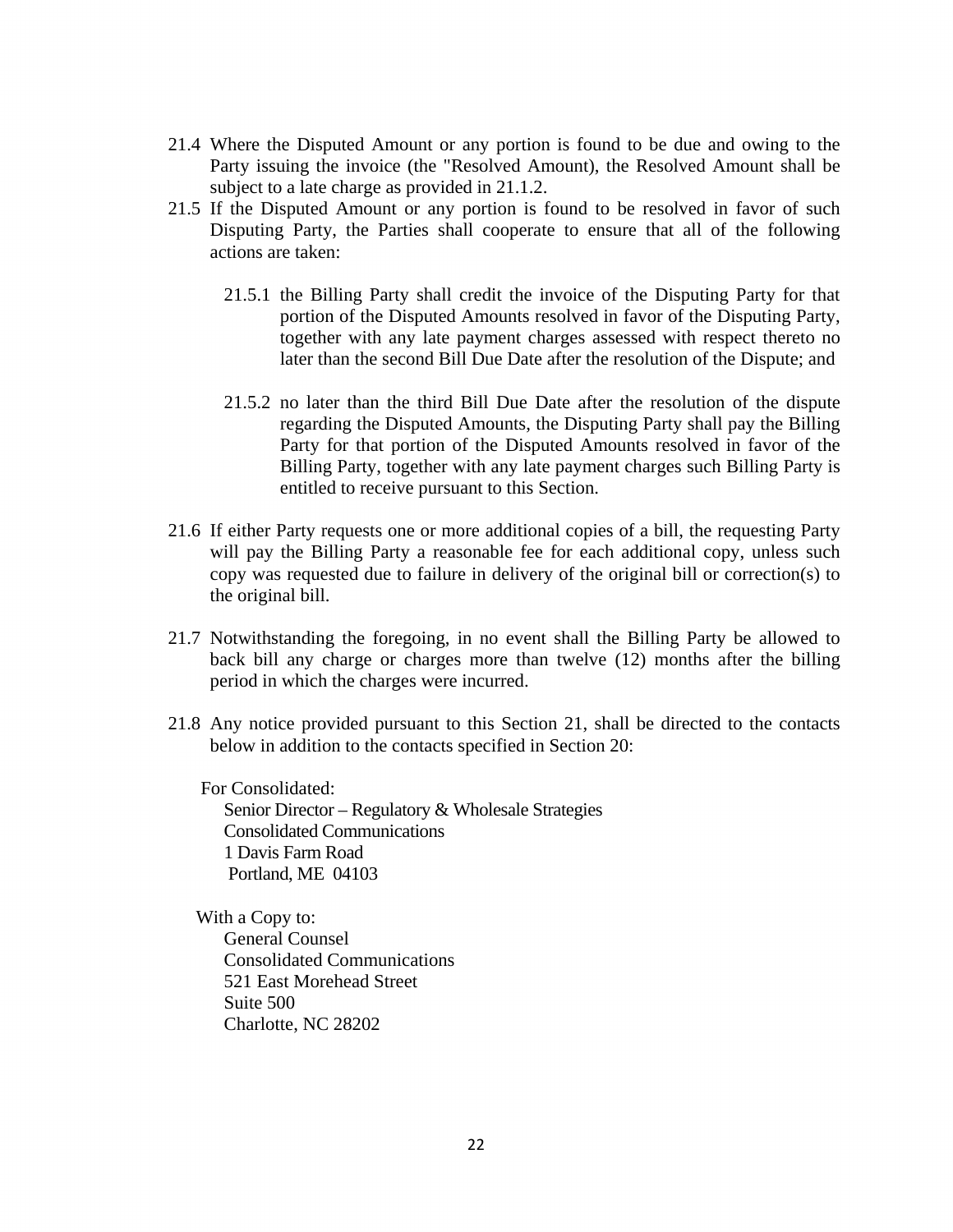For Charter: SandyTuholske Director Finance Charter Fiberlink 12405 Powerscourt Drive St. Louis, MO 63131

# 22. Severability

If any part of this Agreement is held to be unenforceable or invalid in any respect under law or regulation, such unenforceability or invalidity shall affect only the portion of the Agreement which is unenforceable or invalid. In all other respects this Agreement shall stand as if such invalid provision had not been a part thereof; and the remainder of the Agreement shall remain in full force and effect, unless removal of that provision results in a material change to this Agreement. In such a case, the Parties shall negotiate in good faith for replacement language. If replacement language cannot be agreed upon, either Party may request dispute resolution pursuant to Section 26.

## 23. Assignment

This Agreement shall be binding upon, and inure to the benefit of, the Parties hereto and their respective successors and permitted assigns. Any assignment or transfer (whether by operation of law or otherwise) by either Party of any right, obligation, or duty in whole or in part, or of any interest, without the written consent of the other Party shall be void ab initio, provided however that such consent shall not be unreasonably withheld, conditioned or delayed and shall not be required if such assignment is to a corporate affiliate or an entity under common control or an entity acquiring all or substantially al1 of its assets or equity, whether by sale, merger, consolidation or otherwise in connection with a financing transaction.

#### 24. Entire Agreement

This Agreement, including all attachments and subordinate documents attached hereto or referenced herein, all of which are hereby incorporated by reference herein, constitute the entire matter thereof, and supersede all prior oral or written agreements, representations, statements, negotiations, understandings, proposals, and undertakings with respect to the subject matter thereof.

#### 25. Multiple Counterparts

This Agreement may be executed in counterparts and each of which shall be an original and all of which shall constitute one and the same instrument and such counterparts shall together constitute one and the same instrument.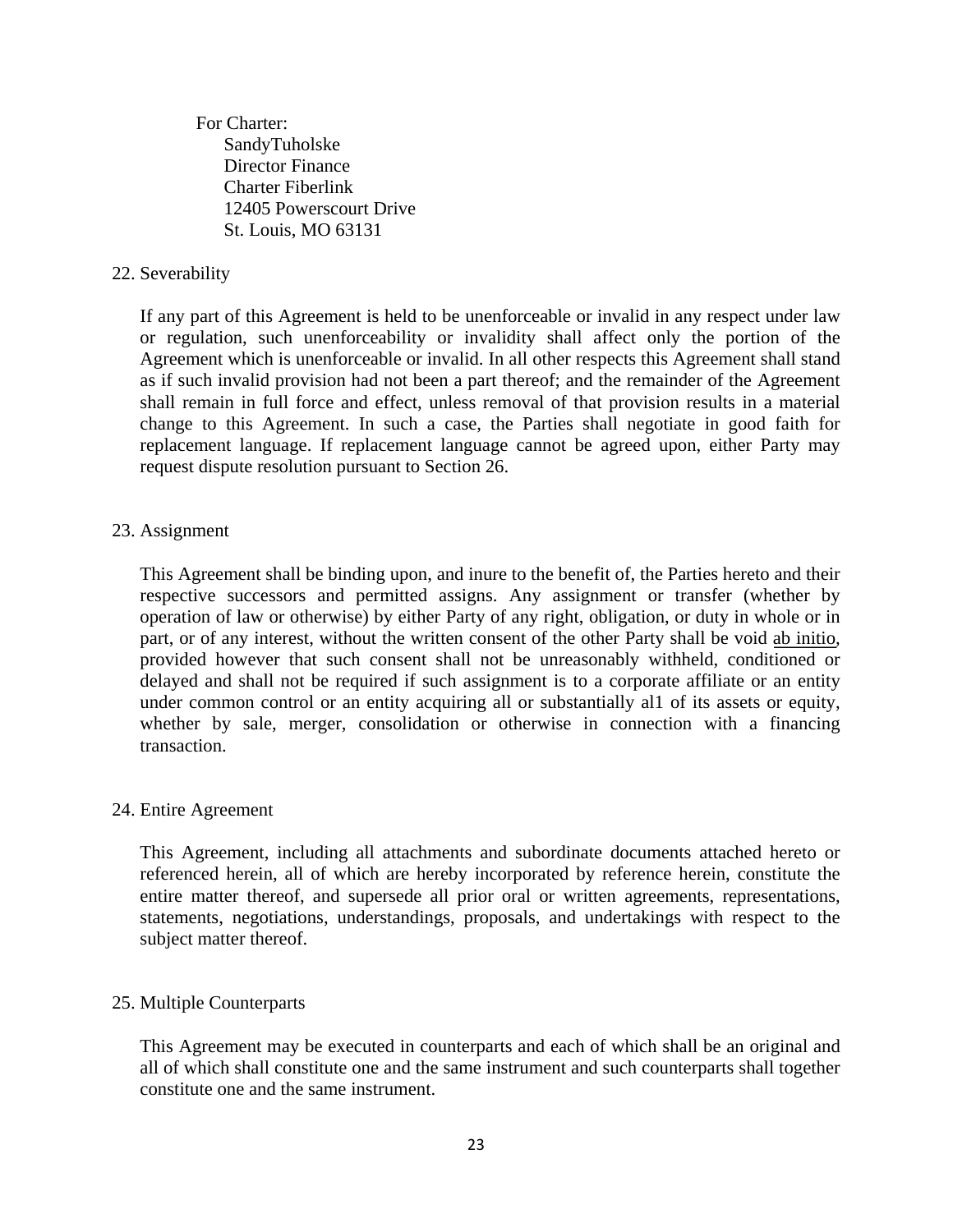#### 26. Dispute Resolution

- 26.1 No claims will be brought for disputes arising from this Agreement more than twelve (12) months from the date of occurrence that gives rise to the dispute.
- 26.2 The Parties desire to resolve disputes arising out of this Agreement without litigation. Accordingly, except for action seeking a temporary restraining order or an injunction related to the purposes of this Agreement, or suit to compel compliance with this dispute resolution process, the Parties agree to use the dispute resolution procedure set forth in this Section with respect to any controversy or claim arising out of or relating to this Agreement or its breach.
- 26.3 At the written request of a Party, each Party will appoint a good faith representative having the authority to resolve such dispute arising under this Agreement. The location, form, frequency, duration, and conclusion of these discussions will be left to the discretion of the representatives. Upon agreement, the representatives may utilize other alternative dispute resolution procedures such as mediation to assist in the negotiations. Discussions and correspondence among the representatives for purposes of settlement are exempt from discovery and production and shall not be admissible in the arbitration described below or in any lawsuit without the concurrence of all Parties. Documents identified in or provided with such communications, which are not prepared for purposes of the negotiations, are not so exempted and, if otherwise admissible, may be admitted as evidence in the arbitration or lawsuit.
- 26.4 If the negotiations do not resolve the dispute within sixty (60) days of the initial written request, either Party may submit the dispute to either the Commission or upon mutual agreement to the American Arbitration Association ("AAA") for binding arbitration pursuant to the respective rules and practices of the entity to which the dispute is submitted.
- 26.5 Each Party shall bear its own costs associated with its activities taken pursuant to this Section 26.

# 27. Governing Law

To the extent not governed by, and construed in accordance with, the laws and regulations of the United States, this Agreement shall be governed by, and construed in accordance with the laws and regulations of the Commonwealth of Massachusetts, without regard to its conflicts of laws principles.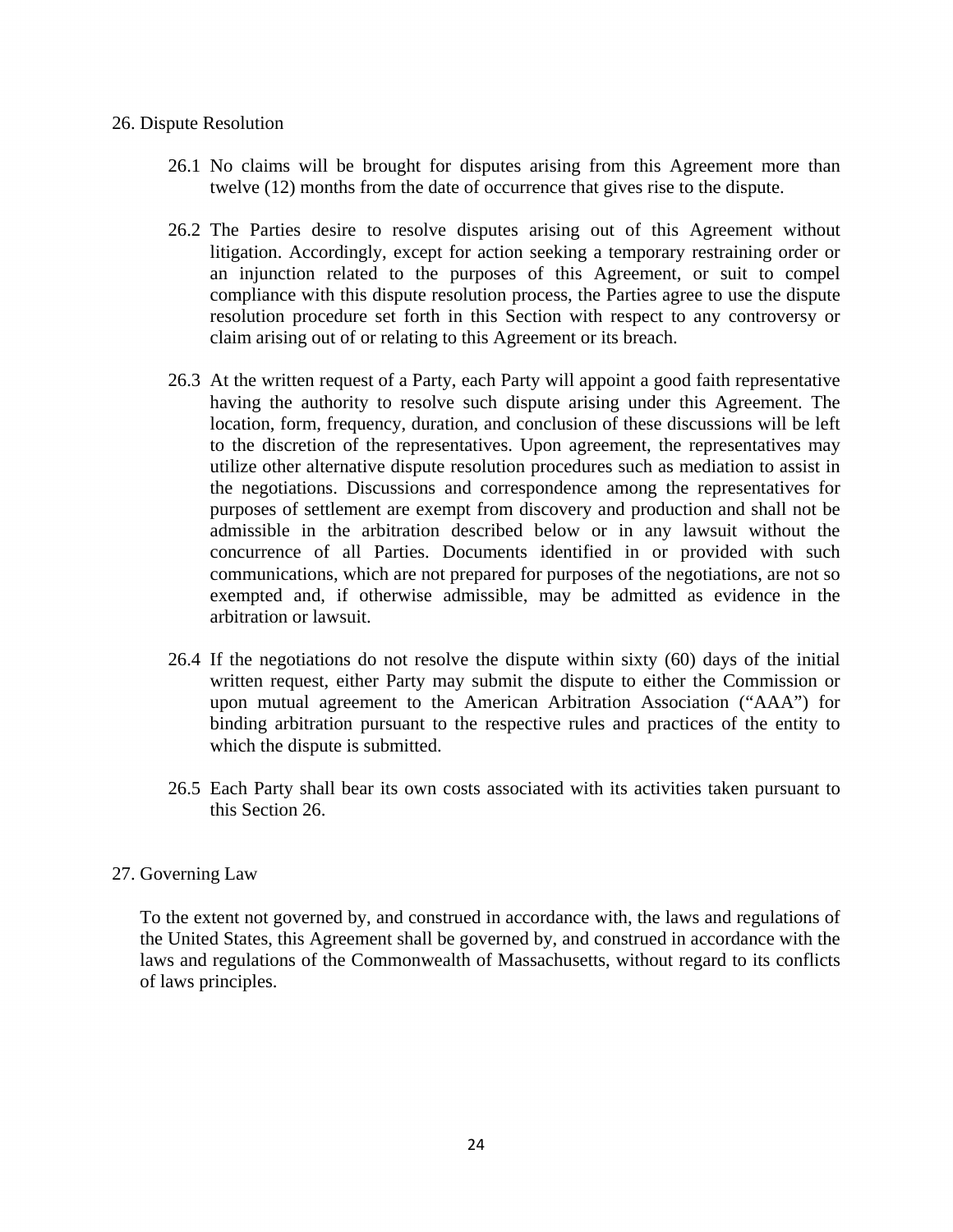## 28. Joint Work Product

This Agreement is the joint work product of the Parties and has been negotiated by the Parties and shall be fairly interpreted in accordance with its terms in the event of any ambiguities. No inferences shall be drawn against either Party.

## 29. Taxes

Each Party shall be responsible for any and all taxes and surcharges arising from its conduct under this Agreement and shall, consistent with Section 16, indemnify and hold harmless the other Party for its failure to pay and/or report any applicable taxes and surcharges.

# 30. Survival

The Parties' obligations under this Agreement which by their nature are intended to continue beyond the termination or expiration of this Agreement shall survive the termination or expiration of this Agreement.

# 31. Publicity

Except as specifically set out in this Agreement, nothing in this Agreement shall grant, suggest, or imply any authority for one Party to use the name, trademarks, service marks, trade names or other proprietary trade dress of the other Party for any purpose whatsoever. The foregoing, however, is not intended to limit the ability of either Party to use the name of the other Party in truthful comparative advertising. Any news release, public announcement or any form of publicity pertaining to this Agreement, provision of services, or facilities pursuant to it, or association of the Parties with respect to provision of the services described in this Agreement shall be subject to prior written approval of both Consolidated and Charter.

#### 32. Miscellaneous

- 32.1 Consolidated does not waive, nor shall it be estopped from asserting any rights it may have pursuant to 47 U.S.C. Section 251(f).
- 32.2 This Agreement does not apply to traffic originated or terminated by a commercial mobile radio services or paging service providers.
- 32.3 Amendments.

This Agreement may not be amended, modified, or supplemented, except by written instrument signed by both Parties.

32.4 No License.

Nothing in this Agreement shall be construed as the grant of a license, either express or implied, with respect to any patent, copyright, trademark, trade name, trade secret or any other proprietary or intellectual property now or hereafter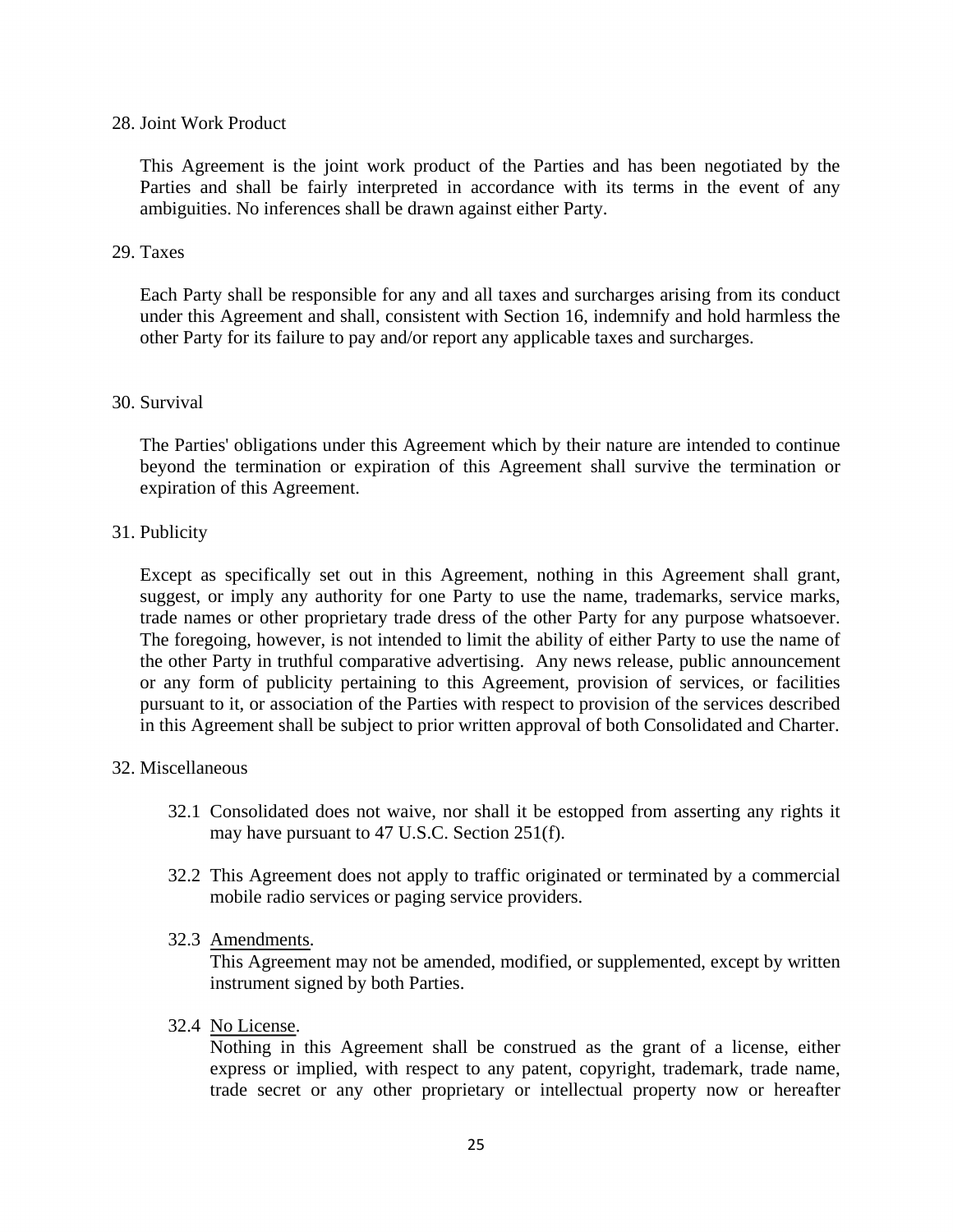owned, controlled or licensable by either Party. Neither Party may use any patent, copyrightable materials, trademark, trade name, trade secret or other intellectual property right of the other Party except in accordance with the terms of a separate license agreement between the Parties granting such rights.

32.5 Independent Contractors.

The Parties to this Agreement are independent contractors. Neither Party is an agent, representative or partner of the other Party. Neither Party will have any right, power or authority to enter into any agreement for, or on behalf of, or incur any obligation or liability of, or to otherwise bind, the other Party. This Agreement will not be interpreted or construed to create an association, agency, joint venture, or partnership between the Parties or to impose any liability attributable to such a relationship upon either Party.

#### 32.6 No Warranties.

- 32.6.1 EXCEPT AS EXPRESSLY SET FORTH IN THIS AGREEMENT, NEITHER PARTY MAKES, AND EACH PARTY HEREBY SPECIFICALLY DISCLAIMS, ANY REPRESENTATIONS OR WARRANTIES, EXPRESS OR IMPLIED REGARDING ANY MATTER SUBJECT TO THIS AGREEMENT, INCLUDING ANY IMPLIED WARRANTY OF MERCHANTABILITY OR FITNESS FOR A PARTICULAR PURPOSE OR IMPLIED WARRANTIES ARISING FROM COURSE OF DEALING OR COURSE OF PERFORMANCE.
- 32.6.2 NOTWITHSTANDING ANY OTHER PROVISION OF THIS AGREEMENT, THE PARTIES AGREE THAT NEITHER PARTY HAS MADE, AND THAT THERE DOES NOT EXIST, ANY WARRANTY. EXPRESS OR IMPLIED, THAT THE USE BY THE PARTIES OF THE OTHER'S FACILITIES, ARRANGEMENTS, OR SERVICES PROVIDED UNDER THIS AGREEMENT SHALL NOT GIVE RISE TO A CLAIM BY ANY THIRD PARTY OF INFRINGEMENT, MISUSE, OR DISSAPPROPRIATION OF ANY INTELLECTUAL PROPERTY RIGHT OF SUCH THIRD PARTY.
- 32.7 Default.

If either Party believes the other is in breach of this Agreement or otherwise in violation of law, it will first give thirty (30) days' notice of such breach or violation and an opportunity for the allegedly defaulting Party to cure. Thereafter, the Parties will employ the dispute resolution procedures set forth in this Agreement.

32.8 Waiver.

Any failure on the part of a Party hereto to comply with any of its obligations, agreements or conditions hereunder may be waived by written documentation by the other Party to whom such compliance is owed. No waiver of any provision of this Agreement shall be deemed, or shall constitute, a waiver of any other provision, nor shall any waiver constitute a continuing waiver.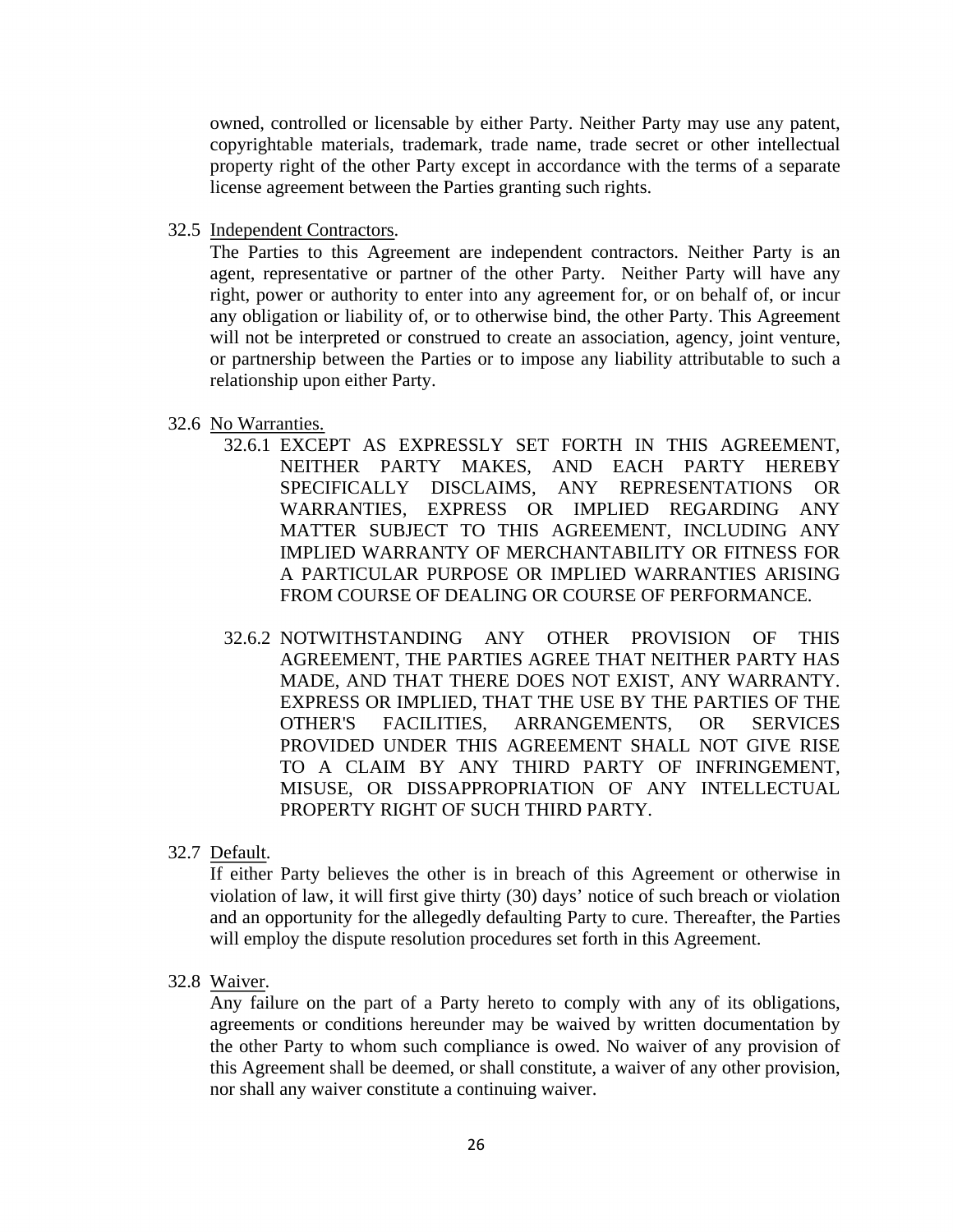## 32.9 Regulatory Changes.

If a federal or state regulatory agency or a court of competent jurisdiction issues a rule, regulation, law or order (collectively, "Regulatory Requirement") which has the effect of canceling, changing, or superseding any material term or provision of this Agreement then the Parties shall negotiate in good faith to modify this Agreement in a manner consistent with the form, intent and purpose of this Agreement and as necessary to comply with such Regulatory Requirement.

# 32.10 No Third Party Beneficiaries.

This Agreement shall not be deemed to provide any third party with any benefit, remedy, claim, right of action or other rights.

## 32.11 Headings.

The headings contained in this Agreement are for reference purposes only and shall not affect in any way the meaning or interpretation of this Agreement.

## 32.12 Authorization.

Consolidated is a corporation duly organized, validly existing and in good standing under the laws of the State of Florida and has full power and authority to execute and deliver this Agreement and to perform the obligations hereunder. Charter is a limited liability company duly organized, validly existing and in good standing under the laws of the State of Delaware and has full power and authority to execute and deliver this Agreement and to perform the obligations hereunder.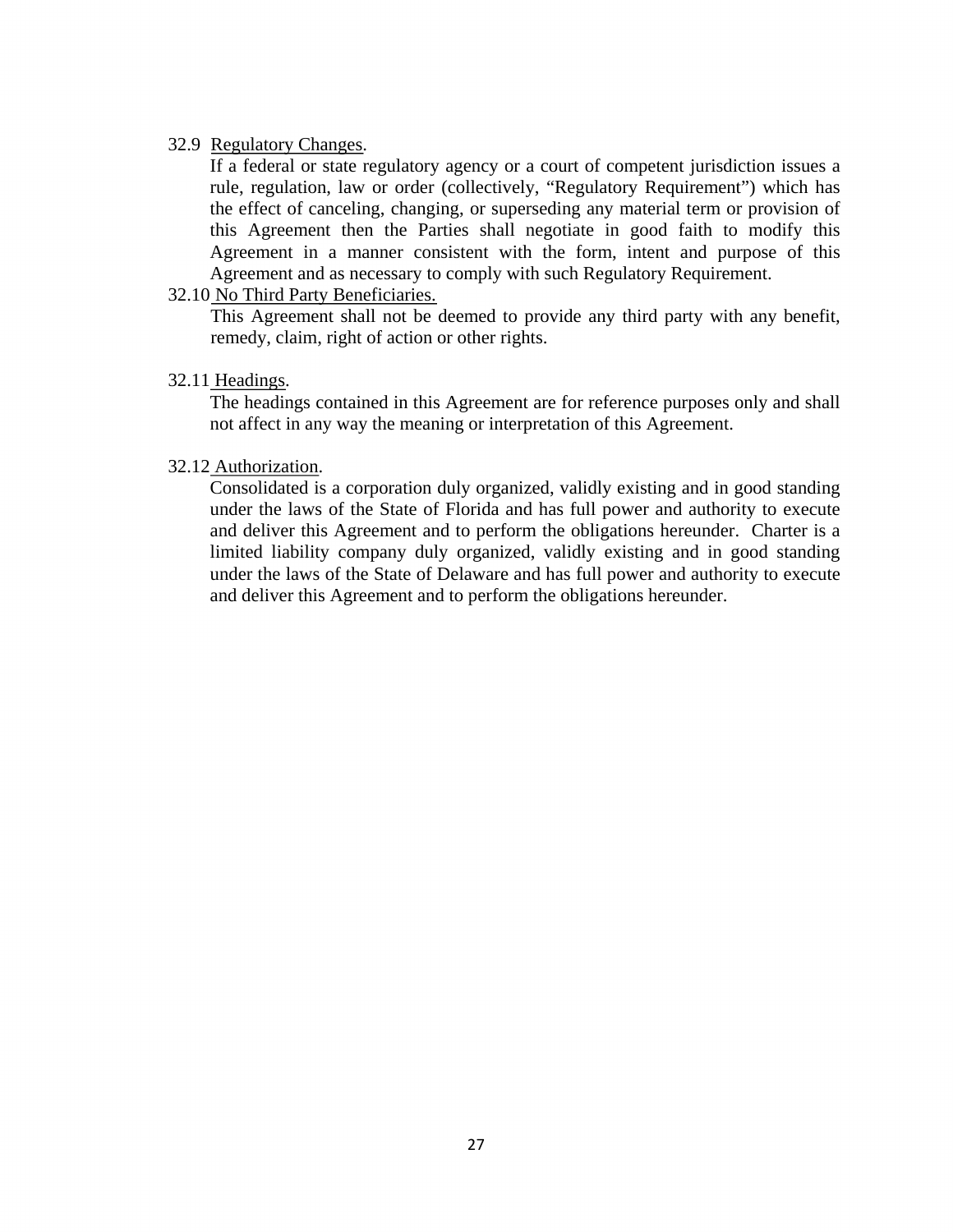### 33. Termination for Material Breach

33.1 Either Party may terminate this Agreement for cause upon sixty (60) days prior written notice if (a) the other Party materially breaches this Agreement or defaults on its obligations and fails to cure such breach or default during such sixty (60) day period, (b) the other Party's authority to provide the services provided herein is revoked or terminated, or (c) the other Party is insolvent, or files for bankruptcy (or other protection from creditors generally) and such bankruptcy petition is not dismissed within sixty (60) days. Termination of this Agreement for any cause shall not release either Party from any liability which at the time of the termination had already accrued to the other Party or which thereafter accrues in any respect for any act or omission occurring prior to the termination relating to an obligation which is expressly stated in this Agreement.

IN WITNESS WHEREOF, the Parties agree that the effective date of this Agreement is the date first written above, and each Party warrants that it has caused this Agreement to be signed and delivered by its duly authorized representative.

By: Taconic Telephone Corp.

*J/)z~* 

Signature

Sarah Davis Typed or Printed Name Sr. Director - Regulatory

03/04/2019

Date

Charter Fiberlink MA-CCO, LLC By Charter, Communications, Inc., Its Manager

Signature

Michael Scanlon Typed or Printed Name Vice President, Circuit Operations

 $1/10$ Date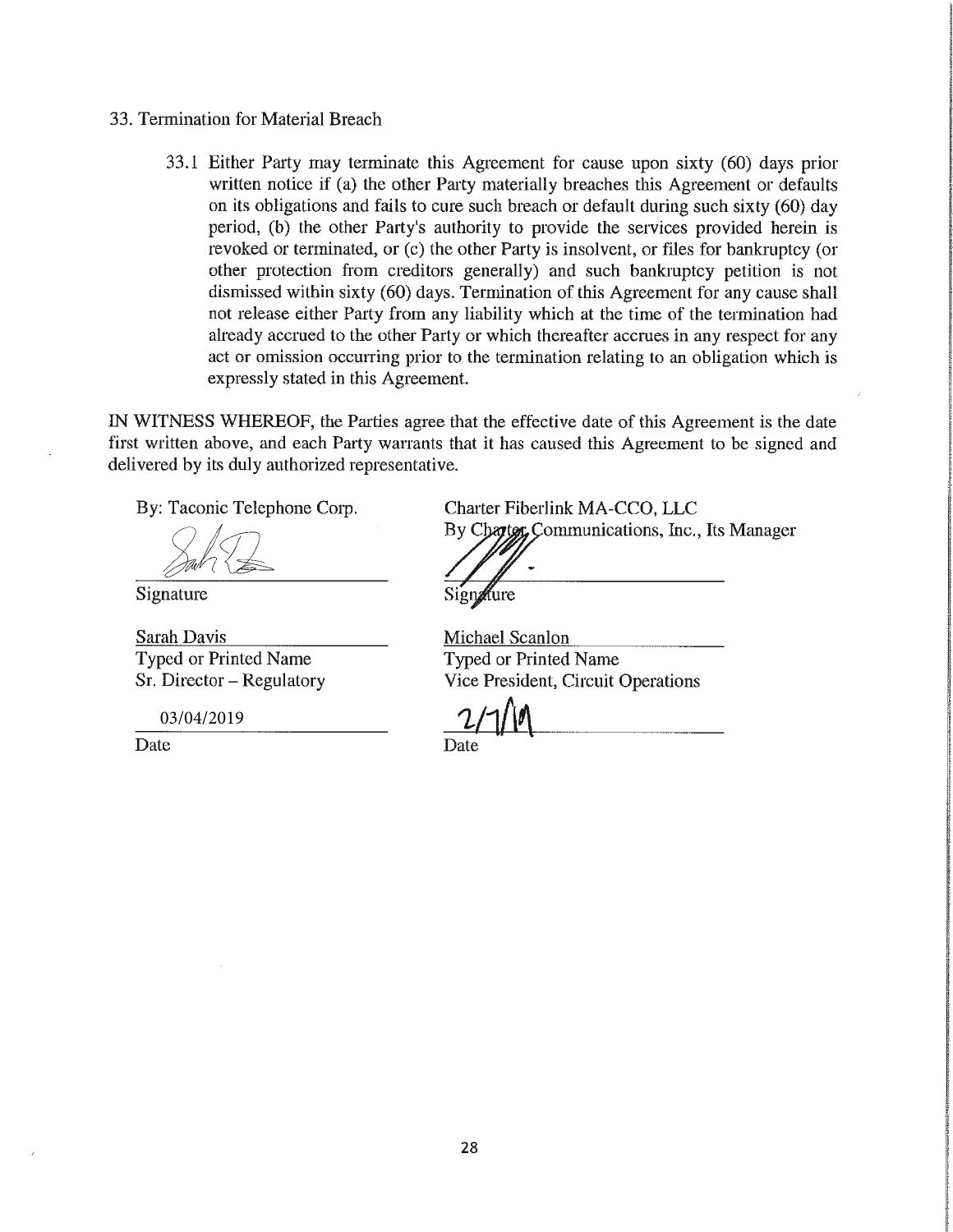# 911/E911 Attachment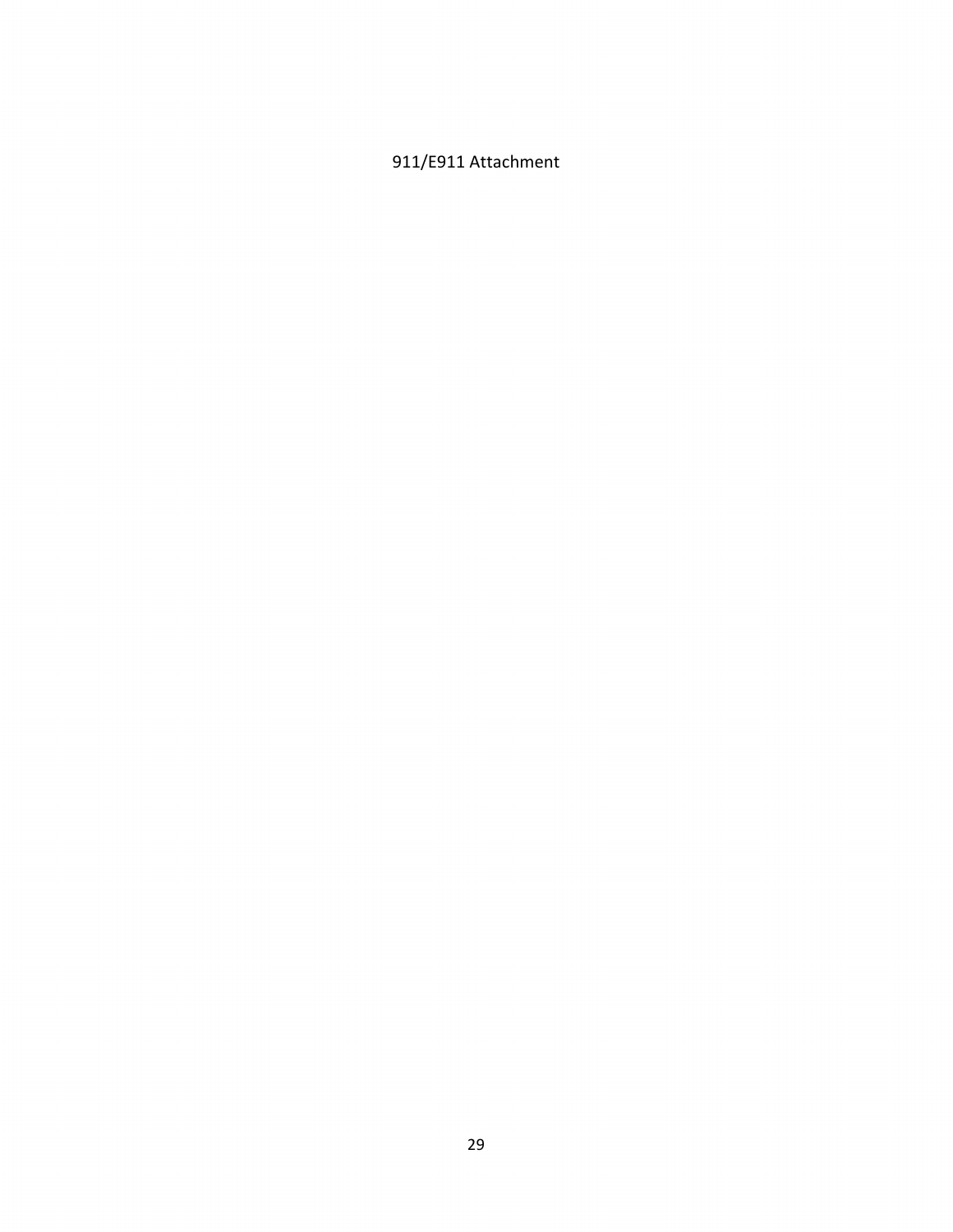# 1. 911/E-911 Arrangements

- 1.1 911/E-911 arrangements provide a caller access to the appropriate PSAP by dialing a 3-digit universal telephone number "911". Consolidated maintains such equipment and software at the 911/E-911 Tandem Office(s)/Selective Router(s), Consolidated interface point(s) and ALI Database as is necessary for 911/E-911 Calls in areas where Consolidated is the designated 911/E-911 Service Provider.
- 1.2 Consolidated shall make the following information available to Charter, to the extent permitted by Applicable Law.
	- 1.2.1 a listing of the CLLI code (and SS7 point code when applicable) of each 911/E-911 Tandem Office(s)/Selective Router(s) and associated geographic location served for areas where Consolidated is the designated 911/E-911 Service Provider;
	- 1.2.2 a listing of appropriate Consolidated contact telephone numbers and organizations that currently have responsibility for operations and support of Consolidated's 911/E-911 network and ALI Database systems; and
- 2. ALI Database
	- 2.1 Where Consolidated manages the ALI Database, Consolidated will:
		- 2.1.1 Store Charter end user data provided by Charter in the ALI Database;
		- 2.1.2 Provide Charter access to the ALI Database for the initial loading and updating of Charter end user records; and
		- 2.1.3 Provide Charter an error and status report based on updates to the ALI Database received from Charter.
		- 2.1.4 Provide Charter with an electronic file containing the Master Street Address Guide (MSAG) annually for each county in which Consolidated manages the ALI database.
	- 2.2 Where Consolidated manages the ALI Database, Charter will:
		- 2.2.1 Provide MSAG valid E-911 data for each of its End Users or, at Charter's option, shell records for the initial loading of, and any and all updates to the ALI database;
		- 2.2.2 Utilize the appropriate Consolidated electronic interface to update E-911 data in the ALI Database related its End Users or, if Charter uses shell records, to add or delete any shell records (and all such database information in the ALI Database shall conform to Consolidated standards;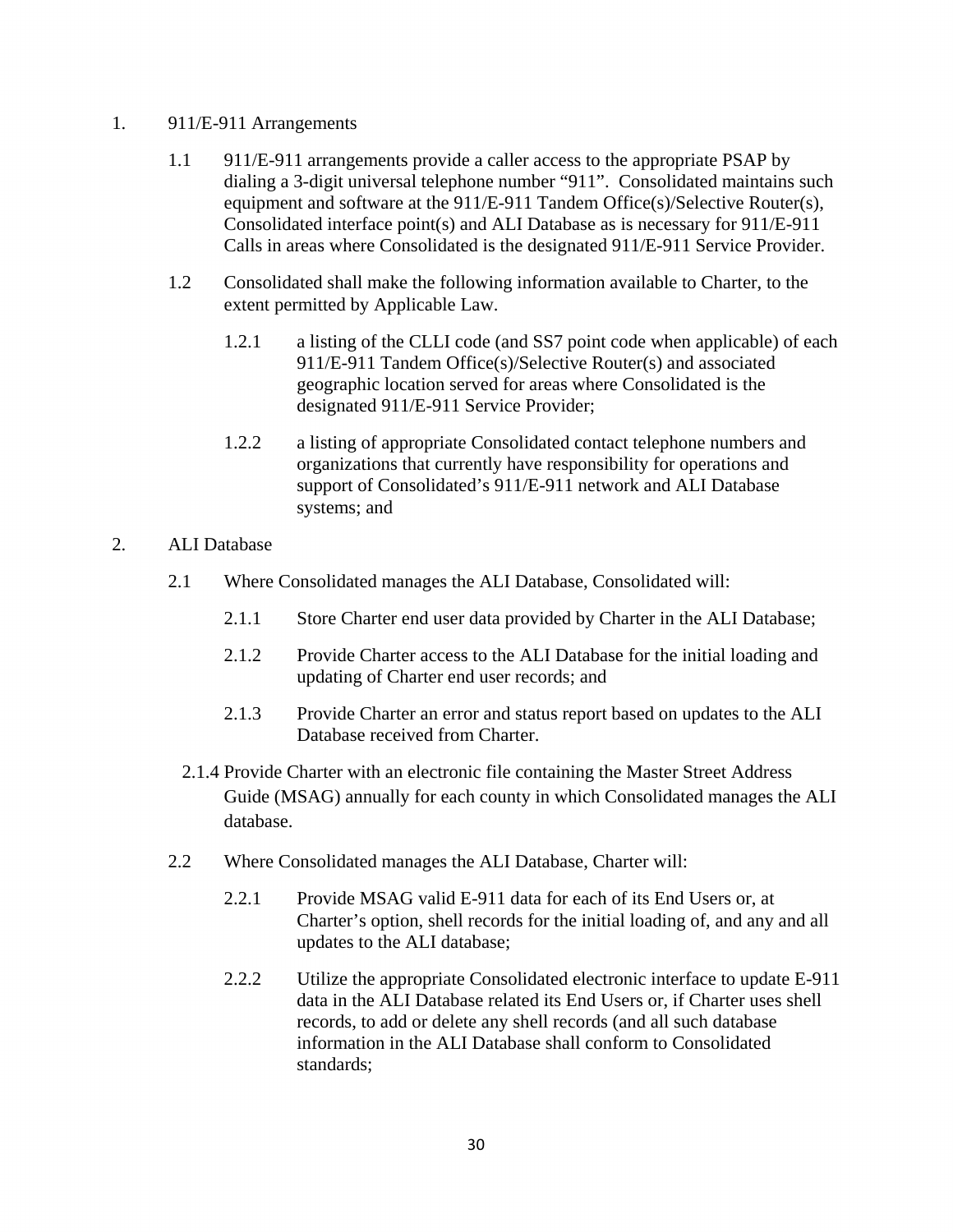- 2.2.3 Use its company ID on all ALI database records in accordance with NENA standards;
- 2.2.4 Correct any errors that occur during the entry of E-911 data in the ALI database; and
- 2.2.5 Enter E-911 data into the ALI Database in accordance with NENA standards for LNP. This includes, but is not limited to, using Charter's NENA ID to lock and unlock records and the posting of the Charter NENA ID to the ALI Database record where such locking and unlocking feature for E-911 records is available, or as defined by local standards. Charter is required to promptly unlock and migrate its E-911 End User records in accordance with NENA standards. In the event that Charter discontinues providing Telephone Exchange Service to any of its End Users, it shall ensure that its E-911 records for such End Users are unlocked in accordance with NENA standards.

# 3. 911/E-911 Interconnection

- 3.1 In any county where Consolidated is the designated 911/E-911 Service Provider, Charter may, in accordance with Applicable Law, interconnect to the Consolidated 911/E-911 Tandem Office(s)/Selective Router(s) or Consolidated interface point(s). Consolidated will designate interface point(s), e.g., digital cross connect systems (DCS), where Charter may interconnect with Consolidated for the transmission and routing of 911/E-911 Calls to all subtending PSAPs that serve the areas in which Charter provides Telephone Exchange Services.
- 3.2 In order to interconnect with Consolidated for the transmission and routing of 911/E-911 Calls, Charter shall:
	- 3.2.1 Interconnect with each Consolidated 911/E-911 Tandem Offices(s)/Selective Router(s) or Consolidated interface points that serves the exchange areas in which Charter is authorized to and will provide Telephone Exchange Service;
	- 3.2.2 Provide a minimum of two (2) one-way outgoing 911/E-911 trunks over diversely routed facilities that are dedicated for originating 911/E-911 Calls from the Charter switch to each designated Consolidated 911/E-911 Tandem Office(s)/Selective Router(s) or Consolidated interface point(s), using SS7 signaling where available, as necessary;
	- 3.2.3 Provide sufficient trunks and facilities to route 911/E-911 Calls from Charter to the designated Consolidated 911/E-911 Tandem Office(s)/Selective Router(s) or Consolidated interface point(s). Charter is responsible for requesting that trunks and facilities be routed diversely for 911/E-911 interconnection;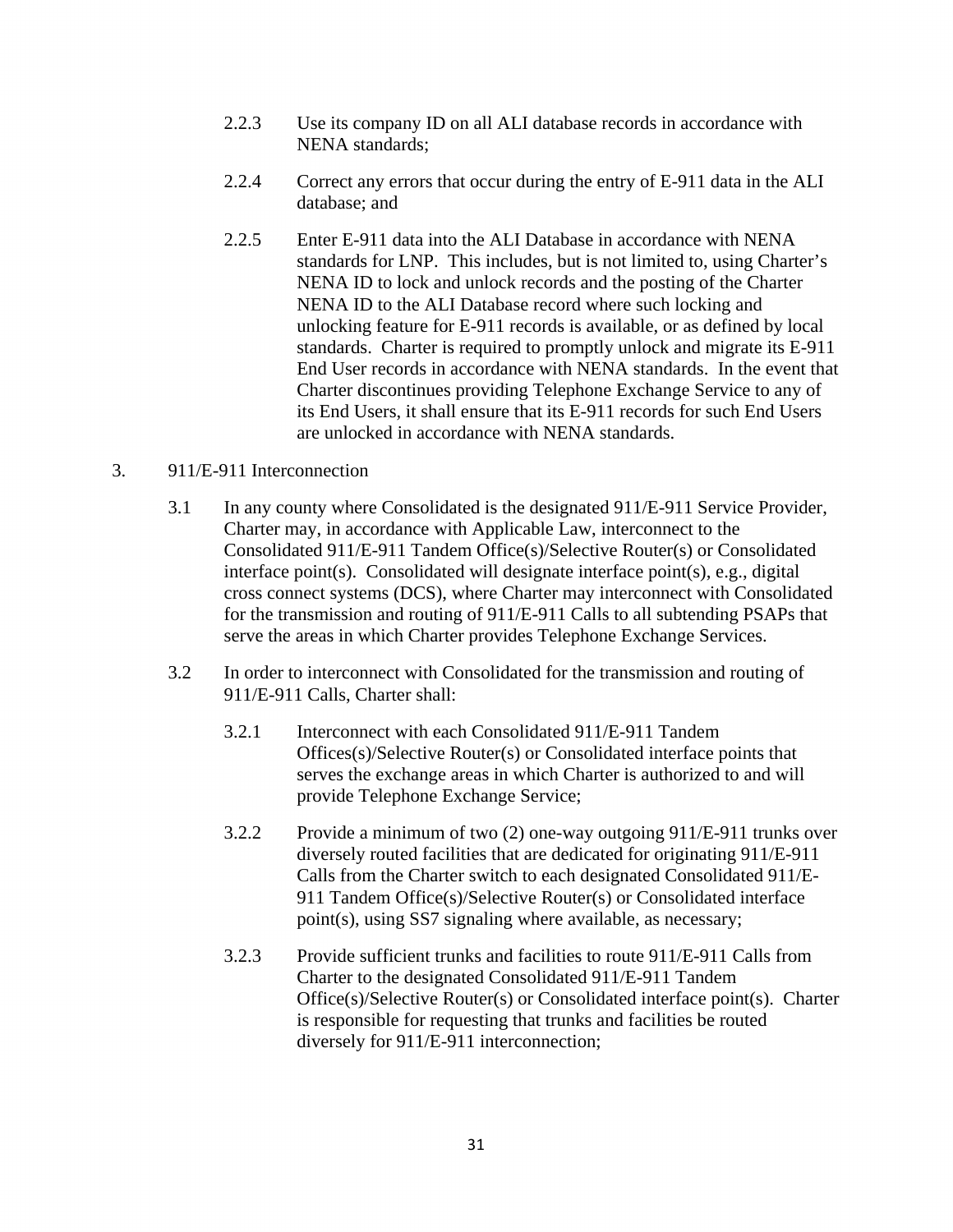- 3.2.4 Determine the proper quantity of trunks and facilities from its switch(es) to the Consolidated 911/E-911 Tandem Office(s)/Selective Router(s) or Consolidated interface point(s);
- 3.2.5 Engineer its 911/E-911 trunks and facilities to attain a minimum P.01 grade of service as measured using the "busy day/busy hour" criteria or at such other minimum grade of service as required by Applicable Law or the Controlling 911 Authority;
- 3.2.6 Monitor its 911/E-911 trunks and facilities for the purpose of determining originating network traffic volumes. If the Charter traffic study indicates that additional trunks and/or facilities are needed to meet the current level of 911/E-911 Call volumes, Charter shall order or otherwise provide adequate additional trunks and/or facilities;
- 3.2.7 Promptly test all 911/E-911 trunks and facilities between the Charter network and the Consolidated 911/E-911 Tandem Office(s)/Selective Router(s) or Consolidated interface point(s) to assure proper functioning of 911/E-911 arrangements. Charter agrees that it will not transmit or route live 911/E-911 Calls until successful testing is completed; and
- 3.2.8 Isolate, coordinate and restore all 911/E-911 network maintenance problems from its switch(es) to the Consolidated 911/E-911 Tandem Office(s)/Selective Router(s) or Consolidated interface points. Charter will advise Consolidated of the circuit identification when notifying Consolidated of a failure or outage.

# 4. 911/E-911 General

- 4.1 Consolidated and Charter will work cooperatively to arrange meetings with the Controlling 911 Authorities to answer any technical questions the PSAPs, or county or municipal coordinators may have regarding the initial 911/E-911 arrangements
- 4.2 Charter shall adopt use of a Company ID on all Charter 911 Records in accordance with NENA standards. The Company ID is used to identify the carrier of record in facility configurations.
- 4.3 Charter and Consolidated will comply with all Applicable Law (including 911 taxes and surcharges as defined by Applicable Law) pertaining to 911/E-911 arrangements.
- 4.4 Charter will collect and remit, as required, any 911/E-911 applicable surcharges from its End Users in accordance with Applicable Law.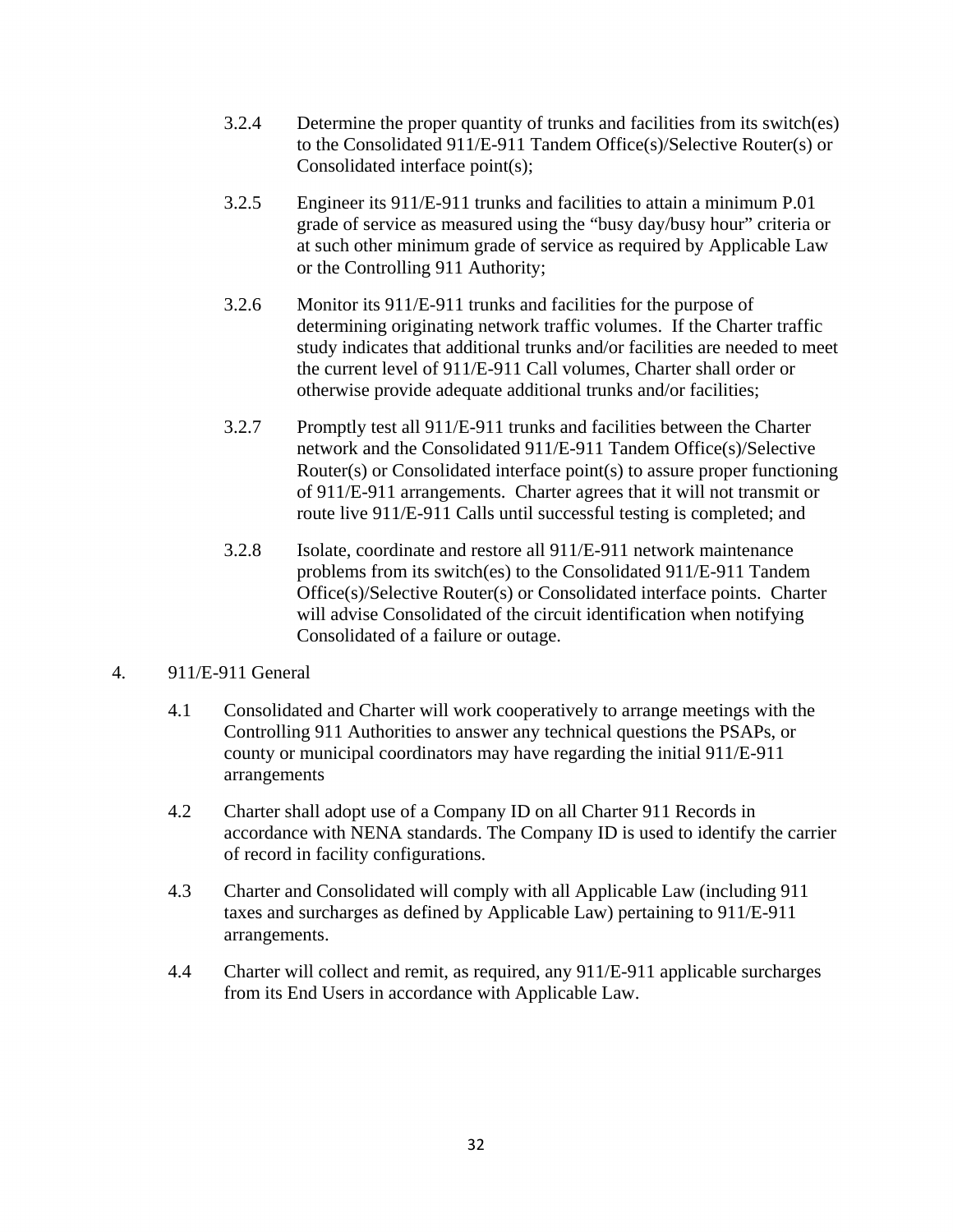# Schedule I

General. The rates contained in this Pricing Agreement are the rates as referenced in the various sections on the Interconnection Agreement.

Direct Interconnection Facilities:

Rates charged by Consolidated are as filed in the NECA FCC Tariff No. 5.

Transit Traffic Rate:  $\frac{\$0.005285}{\text{min.}}$ 

## General Charges:

| 1. | Service Order Charge (LSR)**            | $$25.00 /$ request |
|----|-----------------------------------------|--------------------|
| 2. | Service Order Cancellation Charge**     | $$12.00$ / request |
| 3. | Service Order Change Charge**           | $$12.00$ / request |
| 4. | Expedited Due Date Charge <sup>**</sup> | $$45.00$ / request |
|    |                                         |                    |

5. Technical Labor\*\*

# Install & Repair Technician:

Basic Time (normally scheduled hours)  $$ 24.57 / 1/2$  hr \*Overtime (outside normally schld hrs on schld work day)  $$36.85 / \frac{1}{2}$  hr \*Premium Time (outside of scheduled work day)  $$49.13 / ½ hr$ 

# Central Office Technician:

Basic Time (normally scheduled hours)  $$ 29.97 / \frac{1}{2}$  hr \*Overtime (outside normally schld hrs on schld work day)  $$44.96 / \frac{1}{2}$  hr \*Premium Time (outside of scheduled work day)  $$59.95 / 1/2$  hr

# LNP Coordinator:

Basic Time (normally scheduled hours)  $$ 43.32 / ½ hr$ \*Overtime (outside normally schld hrs on schld work day)  $$64.99 / ½$  hr \*Premium Time (outside of scheduled work day)  $$86.65 / ½ hr$ 

# Administrative Support:

Basic Time (normally scheduled hours) \$ 13.65 /  $\frac{1}{2}$  hr \*Overtime (outside normally schld hrs on schld work day)  $$20.47 / ½$  hr \*Premium Time (outside of scheduled work day)  $$27.29 / \frac{1}{2}$  hr

| Rates and Charges for LNP Coordinated | Charged time will be in half |
|---------------------------------------|------------------------------|
| Hot Cut (CHC)                         | hour increments for the      |